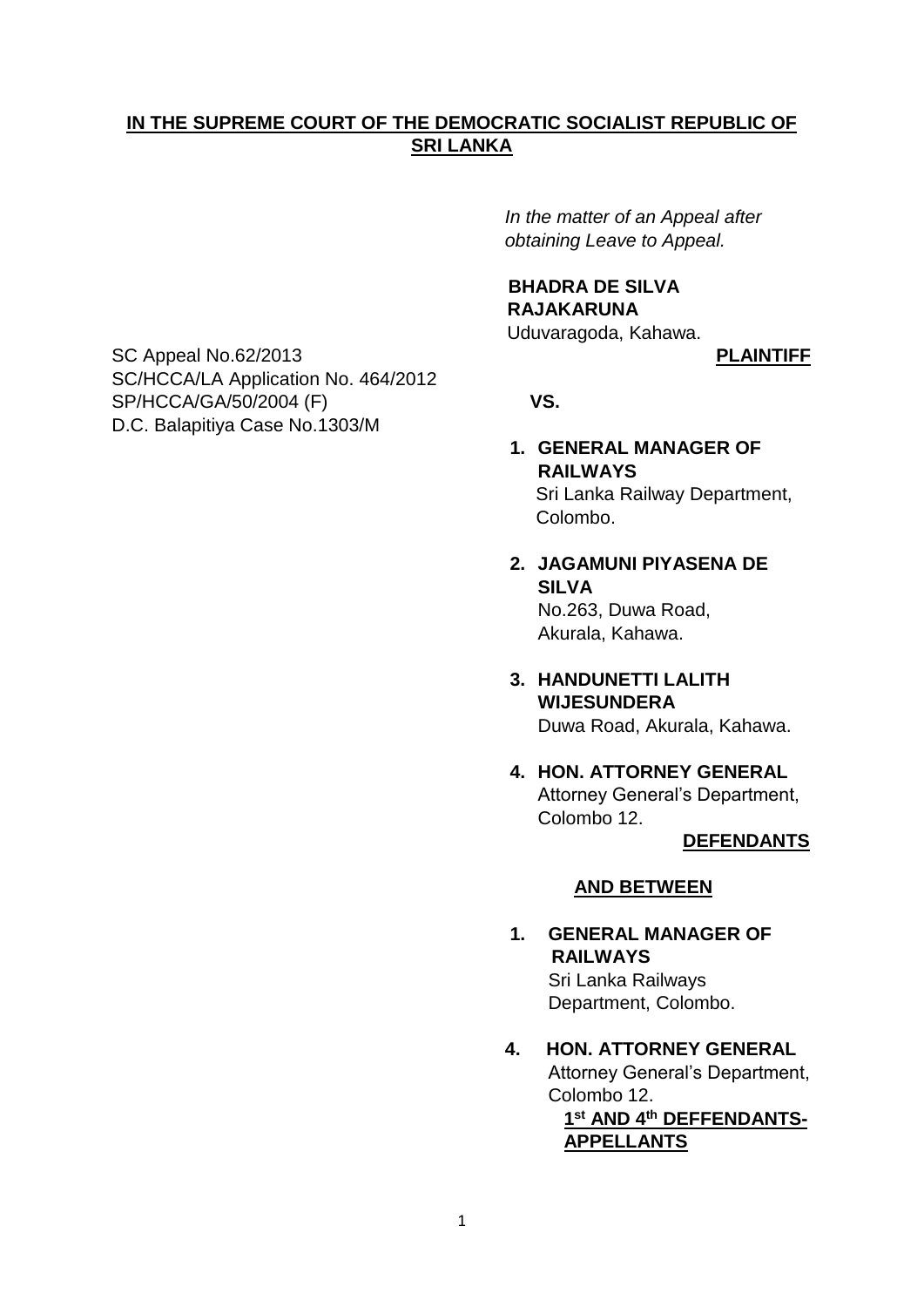**VS.**

 **BHADRA DE SILVA RAJAKARUNA** Uduvaragoda, Kahawa. **PLAINTIFF- RESPONDENT**

## **2. JAGAMUNI PIYASENA DE SILVA**

 No.263, Duwa Road, Akurala, Kahawa.

### **3. HANDUNETTI LALITH WIJESUNDERA** Duwa Road, Akurala, Kahawa. **DEFENDANTS-RESPONDENTS**

### **2A. HENDADURA KANTHILATHA**

No. 263, Samurdhi Mawatha, Duwa Road, Akurala, Kahawa.

# **3A**. **KANAKKAHEWA JAYANTHI** No.260,Duwa Road,

 Akurala, Kahawa. **SUBSTITUTED DEFENDANTS- RESPONDENTS**

### **AND NOW BETWEEN**

### **1. GENERAL MANAGER OF RAILWAYS** Sri Lanka Railways Department, Colombo.

### **4. HON. ATTORNEY GENERAL**

Attorney General's Department, Colombo 12.  **1 st AND 4th DEFFENDANTS- APPELLANTS- PETITIONERS/APPELLANTS**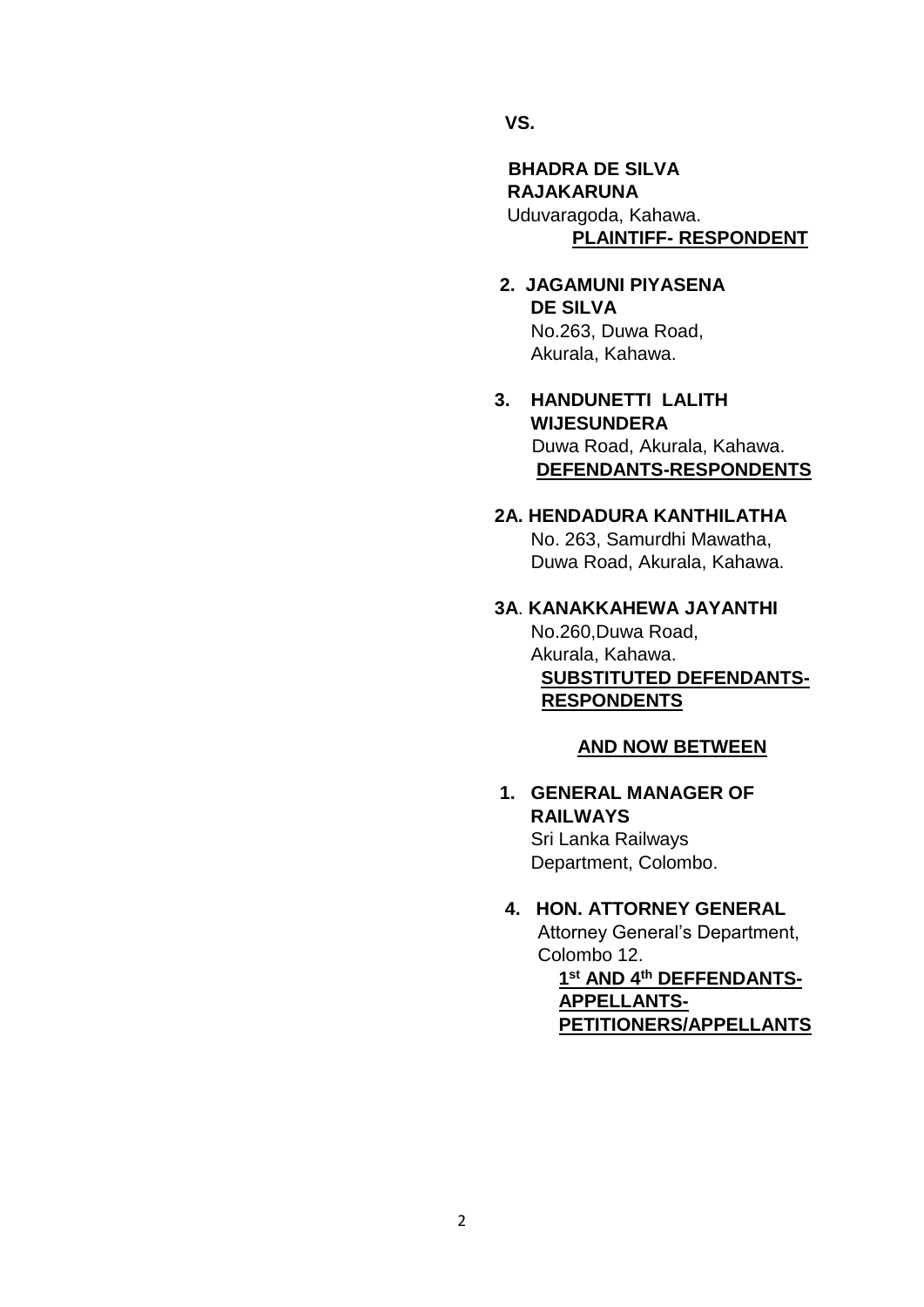**VS.**

 **BHADRA DE SILVA RAJAKARUNA** Uduvaragoda, Kahawa. **PLAINTIFF- RESPONDENT- RESPONDENT** 

### **2A. HENDADURA KANTHILATHA** No. 263, Samurdhi Mawatha, Duwa Road, Akurala, Kahawa.

 **3A**. **KANAKKAHEWA JAYANTHI** No.260,Duwa Road, Akurala, Kahawa. **SUBSTITUTED DEFENDANTS-RESPONDENTS-REPONDENTS**

| <b>BEFORE:</b>                                 | Upaly Abeyrathne J.<br>Anil Gooneratne J.<br>Prasanna Jayawardena, PC. J                                                                                                                                                 |
|------------------------------------------------|--------------------------------------------------------------------------------------------------------------------------------------------------------------------------------------------------------------------------|
| <b>COUNSEL:</b>                                | Viraj Dayaratne, Senior DSG with Ms. Sureka Ahmed, SC for<br>the 1 <sup>st</sup> and 4 <sup>th</sup> Defendants-Appellants-Petitioners/Appellants.<br>Hemasiri Withanachchi for the Plaintiff-Respondent-<br>Respondent. |
| <b>WRITTEN</b><br><b>SUBMISSIONS</b><br>FILED: | By the 1 <sup>st</sup> and 4 <sup>th</sup> Defendants-Appellants-Petitioner/Appellants<br>on 13 <sup>th</sup> May 2013.<br>By the Plaintiff-Respondent-Respondent on 19th July 2013<br>and 10 <sup>th</sup> March 2017.  |
| <b>ARGUED ON:</b>                              | 06th February 2017.                                                                                                                                                                                                      |
| <b>DECIDED ON:</b>                             | $01st$ August 2017.                                                                                                                                                                                                      |

Prasanna Jayawardena, PC, J.

Akurala is a village by the sea in the Galle District, lying between Ambalangoda to the North and Hikkaduwa to the South. Akurala has a small but idyllic beach. The Galle Road runs by this beach. Akurala village sprawls on the landside of Galle Road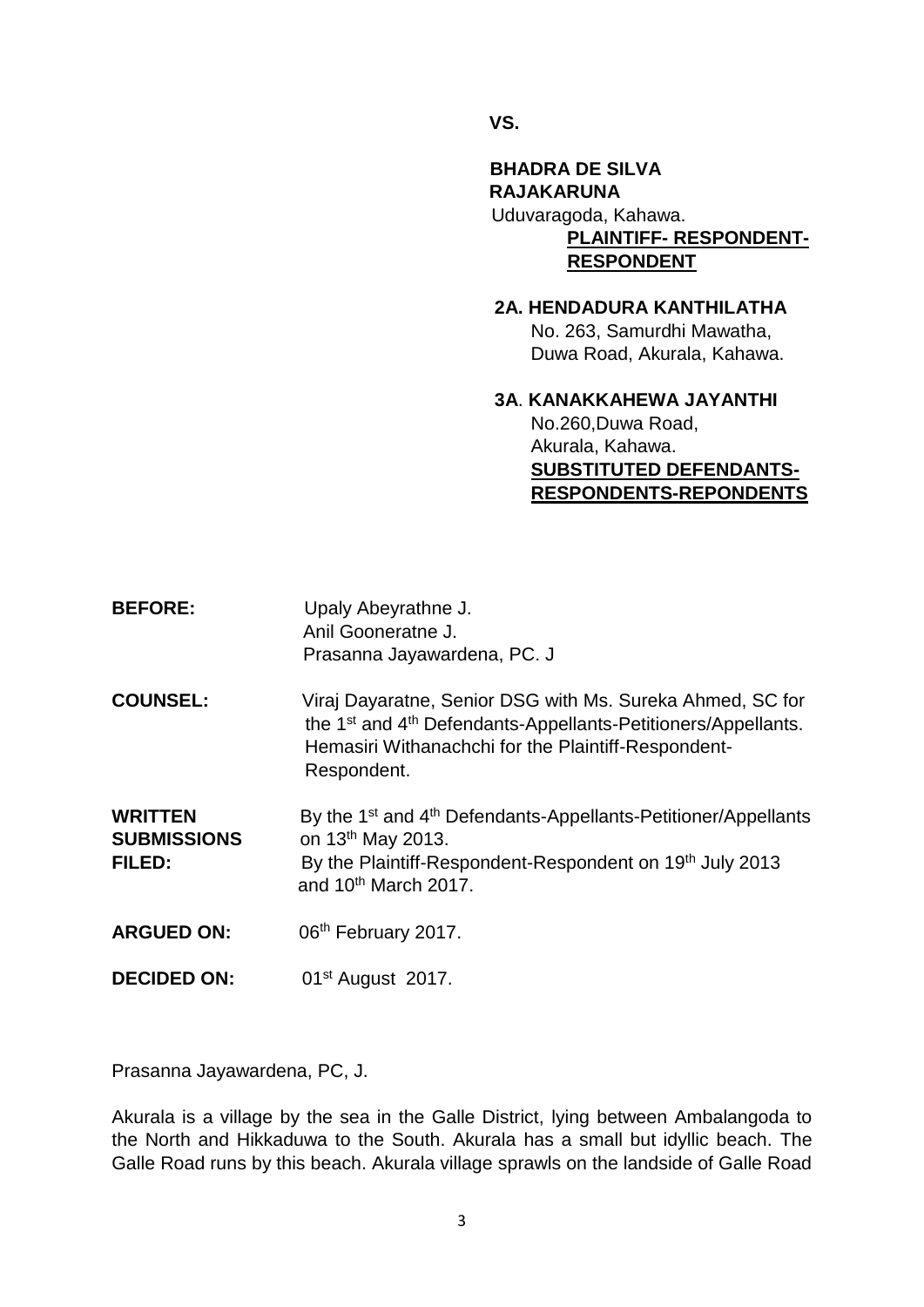in that area. At one end of the beach, there is a road which leads from Galle Road to the interior of the village. That road is named "Duwa Road". A short distance along Duwa Road, about 200 meters from Galle Road, the Southern railway line crosses Duwa Road. Sri Lanka Railways identify that level crossing as 'Level Crossing No. CL 78'. There are trees and lush undergrowth lining the road and the railway line in that area. There are also some houses. It is a verdant rural scene, typical of the coastal region of southern Sri Lanka.

A few minutes after 11pm on 19<sup>th</sup> August 1993, a tragedy shattered the silence and tranquility of the night at Level Crossing No. CL 78. An unscheduled train, travelling from Colombo towards Galle, crashed into a Mitsubishi Pajero driven by Mr.Senarath Rajakaruna. Mr. Rajakaruna had been at a house in Akurala, helping to organize a `homecoming' ceremony to be held there on the next day. He had left that house a little before 11pm and was driving along Duwa Road heading towards Galle Road. He wanted to get to his `Mahagedera', which was in the neighbouring village of Kahawa. Mr. Rajakaruna drove across Level Crossing No. CL 78. At that exact moment, the train reached the level crossing and crashed into the Mitsubishi Pajero. The vehicle was flung to a side and ended up resting against the disused railway platform at Akurala. Mr.Rajakaruna was badly injured. A crowd soon gathered, drawn by the loud crash of the train hitting the vehicle. Mr. Rajakaruna was taken to the Balapitiya Hospital. But, he had died by then.

At the time of his death, Mr.Rajakaruna was 40 years old and was an Attorney-at-Law. He had been an elected member of the Southern Provincial Council from 1988 till the term of the Council ended a few months prior to his death. He married his wife, Bhadra, in 1980 and they had a daughter of 9 years and a son of 7 years. The family lived in a rented house at Battaramulla. Since much of his practice as a lawyer was in the District Court of Balapitiya and the Courts in Galle and also due to his political activities in the Galle District, Mr.Rajakaruna was often in the Akurala area. In fact, that was his area of origin. He was well known in Akurala and his brother lived in the family's `Mahagedera' in Kahawa. The facts I have related up to now, are not in dispute.

On 11<sup>th</sup> August 1995, Ms. Bhadra Rajakaruna, the widow of Mr. Rajakaruna, filed this action in the District Court of Balapitiya against the  $1<sup>st</sup>$  to  $4<sup>th</sup>$  defendants claiming damages from them, jointly and severally, in a sum of Rs.5,000,000/- and legal interest thereon. The 1<sup>st</sup> defendant was the General Manager, Railways. Section 2 of the Railways Ordinance, which applies to Sri Lanka Railways, has statutorily created the office of 'General Manager', who is the principal officer of Sri Lanka Railways. Sections 32 to 34 of the Railways Ordinance require the General Manager, Railways to perform several duties and functions and exercise several powers with regard to level crossings. The 2<sup>nd</sup> and 3<sup>rd</sup> defendants [Jagamuni Piyasena De Silva and Handuneththi Lalith Wijesundera] performed the function of gatekeepers at Level Crossing No. CL 78. Since Sri Lanka Railways is a Government Department, the 4th defendant is the Hon. Attorney General, representing the State.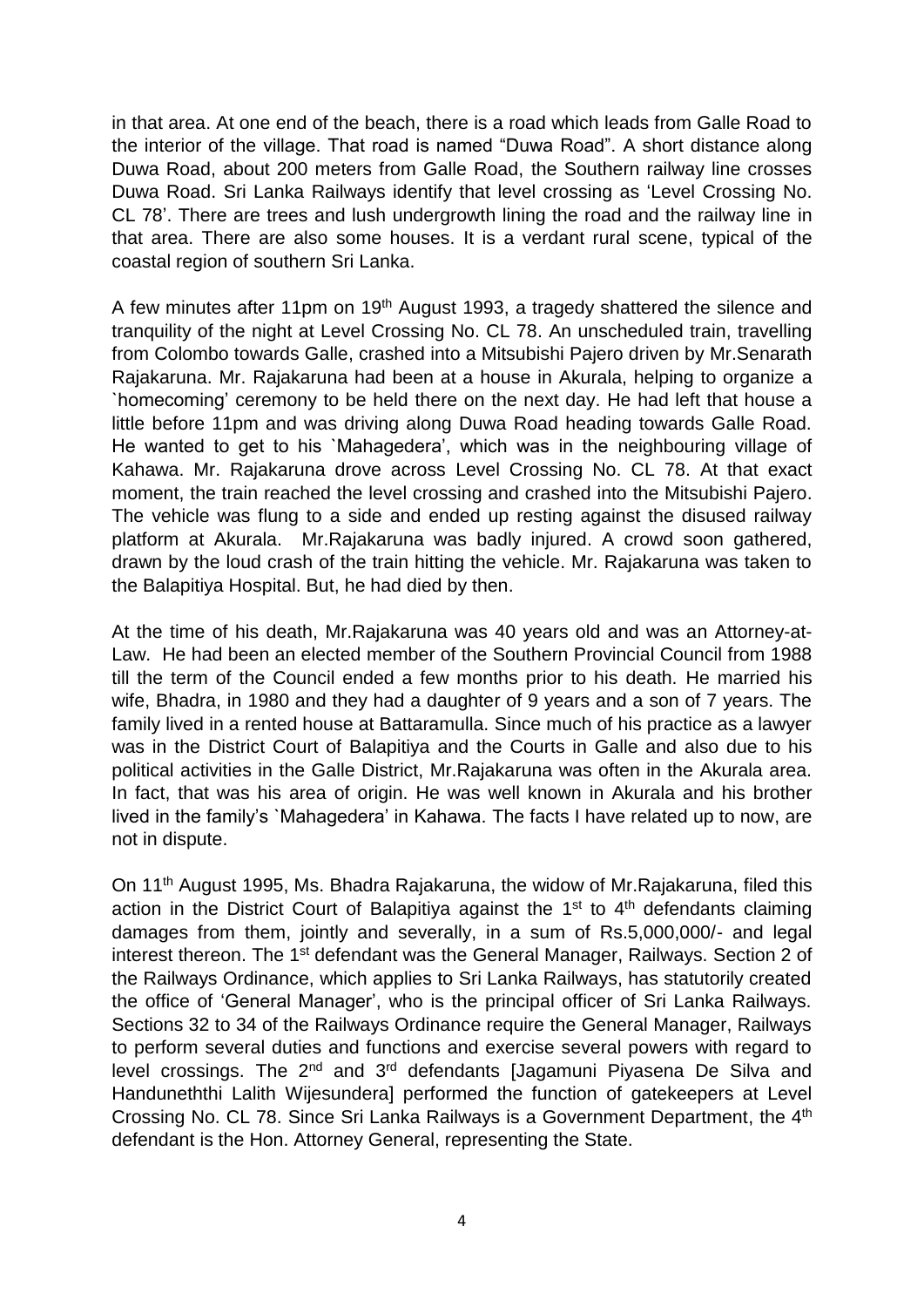As set out in the plaint, the plaintiff's case, in brief, is that: the plaintiff is the widow of Mr. Rajakaruna and the mother of their two children; Sri Lanka Railways is a Government Department of which the 1<sup>st</sup> defendant was the principal officer; the 2<sup>nd</sup> and 3rd defendants were employees and/or agents of Sri Lanka Railways; in the performance of the duties as employees and/or agents of Sri Lanka Railways, the 2<sup>nd</sup> and 3<sup>rd</sup> defendants were required, at any time when a train was approaching Level Crossing No. 78, to close the gates installed across Duwa Road; however, the 2nd and 3rd defendant had negligently failed to close these gates at the time when the train crashed into the Mr. Rajakaruna's vehicle on 19<sup>th</sup> August 1993 and caused his death; further, the 1<sup>st</sup> defendant and the State had failed to fix any warning signs on Duwa Road to warn passersby of the level crossing; the 1<sup>st</sup>, 2<sup>nd</sup>, 3<sup>rd</sup> defendants and the State had negligently failed to perform their duty of ensuring that the gates were closed at any time when a train was approaching Level Crossing No. 78; thus, Mr. Rajakaruna's death was due to the negligence of the 1<sup>st</sup>, 2<sup>nd</sup>, 3<sup>rd</sup> defendants and the State; and, therefore, they are, jointly and severally, liable to pay a sum of Rs.5,000,000/- to the plaintiff, which is the loss she suffered as result of Mr. Rajakaruna's death.

The 1<sup>st</sup> defendant filed answer, *inter alia*, denying that the 2<sup>nd</sup> and 3<sup>rd</sup> defendants were employees of Sri Lanka Railways and claiming that the accident was caused by the negligence of the plaintiff's husband and not due to any negligence of the defendants. In their answer, the  $2^{nd}$  and  $3^{rd}$  defendants firmly asserted that they were employees of Sri Lanka Railways and denied that they had been negligent.

When the trial commenced, the occurrence of the collision between the train and Mr.Rajakaruna's vehicle and the fact that, Mr.Rajakaruna died as a result of the injuries he sustained, were admitted by all the parties. It was also admitted by all the parties that, gates had been installed at Level Crossing No. CL 78 for the purpose of preventing collisions by closing those gates when a train was approaching. The plaintiff raised twelve issues on the lines of the averments in the plaint. One of the issues raised by the plaintiff was specifically whether the State was vicariously liable for the negligent acts and omissions of the  $2<sup>nd</sup>$  and  $3<sup>rd</sup>$  defendants. The 1<sup>st</sup> and  $4<sup>th</sup>$ defendant raised eight issues and the 2<sup>nd</sup> and 3<sup>rd</sup> defendants raised two issues.

The plaintiff gave evidence and produced the documents marked "**පැ**1" to "**පැ**28". In addition to the evidence related at the outset, the plaintiff said that Mr.Rajakaruna was a devoted and caring husband and father and that they had a happy home. She said Mr. Rajakaruna had a substantial monthly income and that he gave her a sum of Rs.20,000/- each month to meet expenses. She estimated the pecuniary loss caused to her as a result of his death, at Rs.5,000,000/-.

The plaintiff stated that, a few days after her husband's death, she had gone to the place where the collision occurred. She said the level crossing on Duwa Road was about 200 meters from Galle Road. There were metal gates on either side of Duwa Road at the level crossing and a gatekeeper's hut and, usually, a gatekeeper on duty there. There were no sign posts placed on Duwa Road to warn passersby of the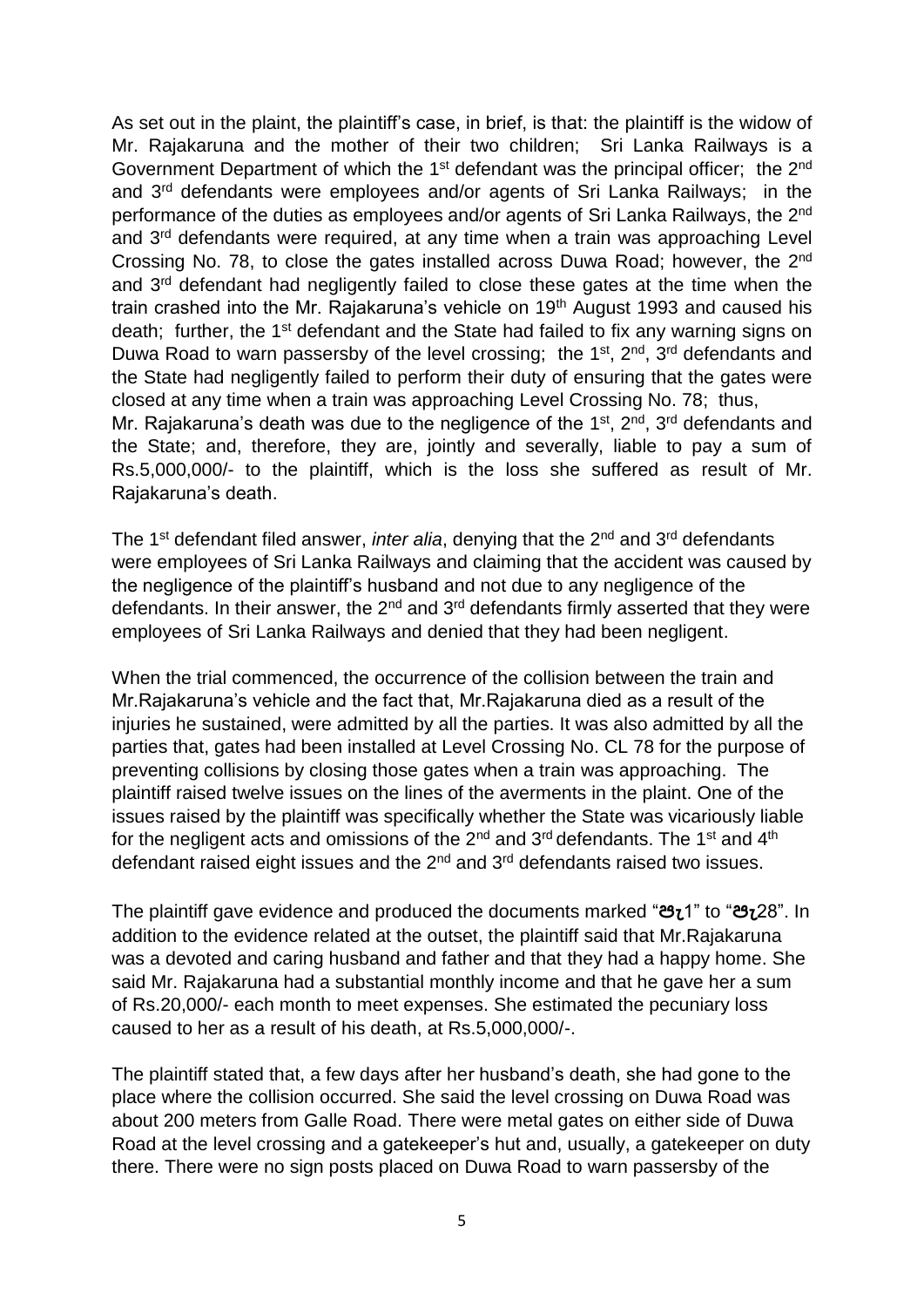level crossing. She said the railway line in this area had two bends which prevented anyone from seeing the railway line beyond the two bends and described these two bends as dangerous bends - *"*භයානක වංගු*"* - . She also said there were houses and trees which obscured the view of the railway line in this area. She stated that, her husband's security officer, A.S.K. De Silva had been riding his motor cycle and following Mr. Rajakaruna's vehicle that night and that De Silva had seen the collision.

A.S.K. De Silva testified that, he had served as Mr. Rajakaruna's security officer when Mr. Rajakaruna was a member of the Southern Provincial Council and he had continued to serve as a security officer up to the time of Mr.Rajakaruna's death. De Silva said that, in the morning of 19<sup>th</sup> August 1993, Mr. Rajakaruna had attended the wedding of another security officer held at a house in Akurala and in the evening they had gone to the bridegroom's home, which was also in Akurala, to help organize the `homecoming' ceremony to be held the next day. Mr.Rajakaruna had left the bridegroom's home a little before 11pm as he wished to get back to his brother's house in Kahawa. Mr.Rajakaruna was driving his Mitsubishi Pajero. He had to drive along Duwa Road and reach Galle Road to get to Kahawa. The witness had his motor cycle with him and was, therefore, following Mr.Rajakaruna's vehicle. The gate at the level crossing on Duwa Road was *open* and Mr.Rajakaruna continued to drive his vehicle across the railway line. Just at the moment the vehicle was on the railway line, there was a loud noise and the witness saw a train hit the Mitsubishi Pajero, which was then flung off the railway line and on to the gate keeper's hut and then finally came to rest on the platform of the disused Akurala station. De Silva had left his motor cycle and run up to the vehicle. Mr.Rajakaruna had been unconscious. A large crowd had gathered. The witness and some others had taken Mr.Rajakaruna to the Balapitiya Hospital. But, by that time, Mr.Rajakaruna had died.

De Silva stated that, there were metal gates at Level Crossing No. CL 78 and that he knew that the  $2<sup>nd</sup>$  and  $3<sup>rd</sup>$  defendants, who also lived in Akurala, performed the duty of gatekeepers at this level crossing. The witness stated that, the 2<sup>nd</sup> and 3<sup>rd</sup> defendants had been on duty at the level crossing when Mr. Rajakaruna and the witness passed it on their way to the wedding on 19<sup>th</sup> August 1993 but that the 2<sup>nd</sup> and 3rd defendants were not at the level crossing when the collision occurred that same night. This witness also stated that, there were no sign posts placed on Duwa Road to warn passersby of the level crossing. He said that the bends in the railway line on either side of the level crossing obstructed the view of the railway line beyond the bends. Describing the bends in the railway line, he said, *"අම්බලන්ගොඩ පැත්තෙන්* බැලු්වාත් සිල්පර ්කාටන උපරිම වශ්යන 150ක් ගියහම වංගුවක් ති්බනවා*.* එවැනිම වංගුවක් ති්බනවා ගාල්ල පැත්ෙට*"*. De Silva said these two bends were dangerous - *"*දරුණු වංගු ්දකක්*"* and also that, the view of the railway line was obscured by trees and vegetation.

The 1<sup>st</sup> and 4<sup>th</sup> defendants commenced their case by leading the evidence of the engine driver of the train which crashed into Mr.Rajakaruna's vehicle. This witness stated that he had been assigned the task of driving an unscheduled train from Colombo to Galle. The train was pulled by a power set, which he was driving. The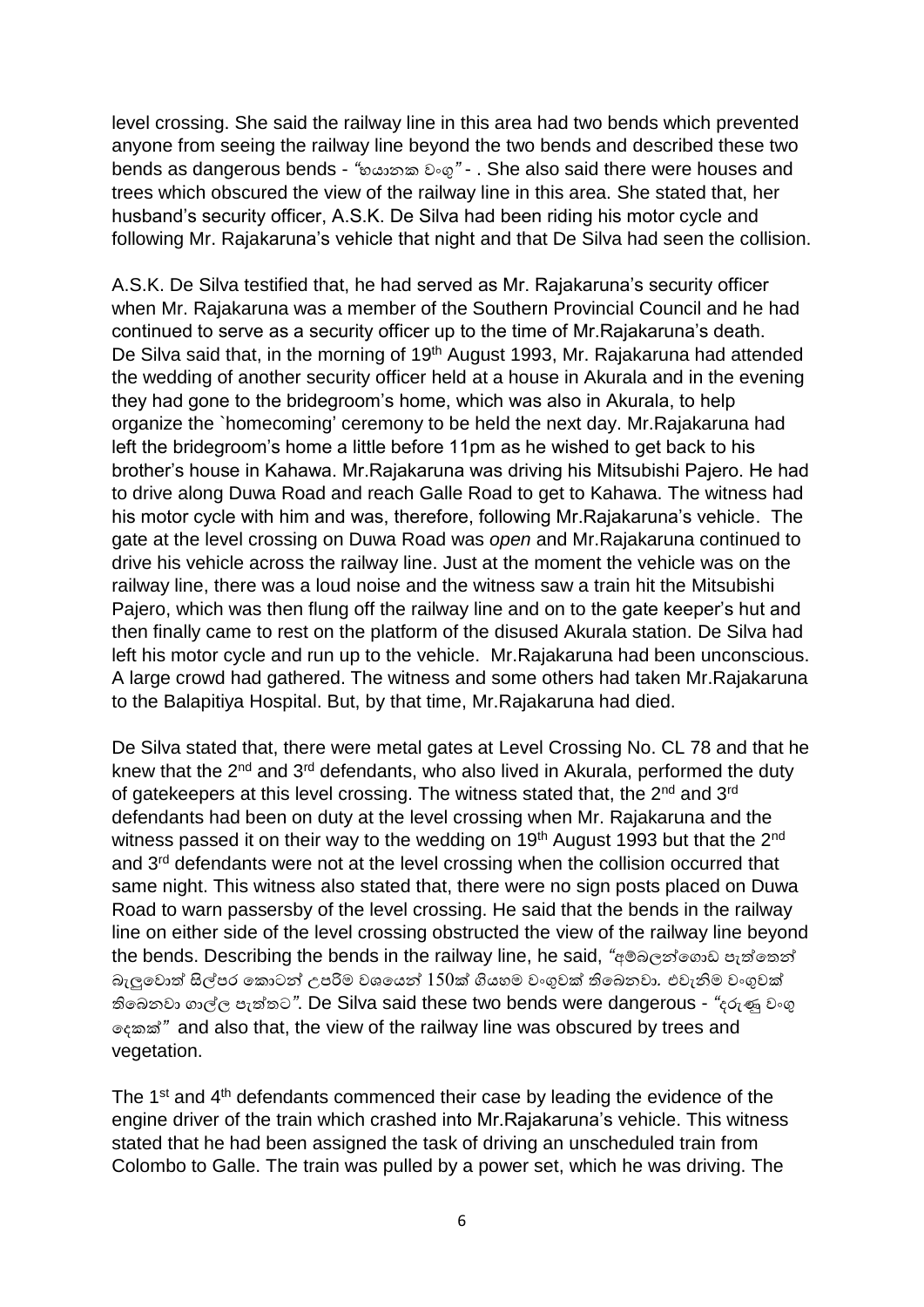train reached Level Crossing No. CL 78 at about 11pm. He said that part of the railway line is known as the "Akurala Bend" [*"*අකුරල වංගුව*"*] and that there were gates across the road at this level crossing. The witness had applied the brakes and reduced the speed of the train before the bend and sounded the horn. The train was travelling at a speed of about 25 miles per hour [40 kilometers per hour]. As the train came around the bend, he saw a vehicle on the railway line, about 25-30 feet in front of the train. The vehicle had stopped for a moment on the railway line and then again proceeded across railway line. The train struck the vehicle a glancing blow. The train came to a stop about 125 feet from the level crossing. The witness applied the vacuum brakes and hand brakes and went to the level crossing. A crowd had gathered there and the driver of the vehicle had been taken to hospital.

When the engine driver was cross examined by learned Counsel appearing for the  $3<sup>rd</sup>$  defendant, the witness stated that, the  $3<sup>rd</sup>$  defendant was employed as a gatekeeper by Sri Lanka Railways – *vide:* the following evidence:

- පු.' තමන්ට කියන්න පුළුවන්ද මේ විත්තිකාරයා රේල්වේ දෙපාර්තමේන්තුව යටතේ සේවය කරපු **ආරක්ෂක**යෙක් ?
- උ: ඒ කාලේ බම්බු සේවා මුර සඳහා තොවේ ගේට්ටුවට මුර කාරයෝ පත් කරේ .
- පු: මේ විත්තිකාරයා රේල්වේ දෙපාර්තමේන්තුවෙන් පත් කරපු මුර කාරයෙක් ?

උ: ඔේ.

When the engine driver was cross examined by learned President's Counsel appearing for the plaintiff, the witness stated that, he considered Level Crossing No. CL 78 to be a "protected crossing" ["ආරක්ෂිෙ හර ේ පාරක් *"*] as it had two metal gates installed by Sri Lanka Railways, gatekeepers and a gatekeeper's hut. The witness stated that, when he reached the level crossing after the collision, the gates were open and that the gatekeepers could not be found. In fact, the Police Statement marked "**පැ**25" made by this witness a few days after the collision, also states that the gates were open and the gatekeepers could not be found. The witness stated that, the bends in the railway line were dangerous - *vide:* the following evidence:

```
පු: - තමන් කියන හැටියට ඔය ස්ථානය ගැන කල්පනා කර බැලුවාම ඔතැන
   බොහොම තද වංගුවක් තිබුණු ස්ථානය ?
උ: ඔේ.
and 
පු: මේක බොහොම භයානක වංගුවක් ?
උ: ඔේ.
පු: පාර දෙපසේම විශාල වශයෙන් ගස් කොළන් වැවී තිබෙනවා ?
උ: ඔේ.
```
The Assistant Accountant of Sri Lanka Railways was called to testify on behalf of the  $1<sup>st</sup>$  and  $4<sup>th</sup>$  defendants in an attempt to establish that the  $2<sup>nd</sup>$  and  $3<sup>rd</sup>$  defendants were not employees of Sri Lanka Railways. However, the evidence of this witness, both in his evidence-in-chief and in cross examination, establishes that, Sri Lanka Railways had installed the gates and gatekeepers' hut at Level Crossing No. CL 78 and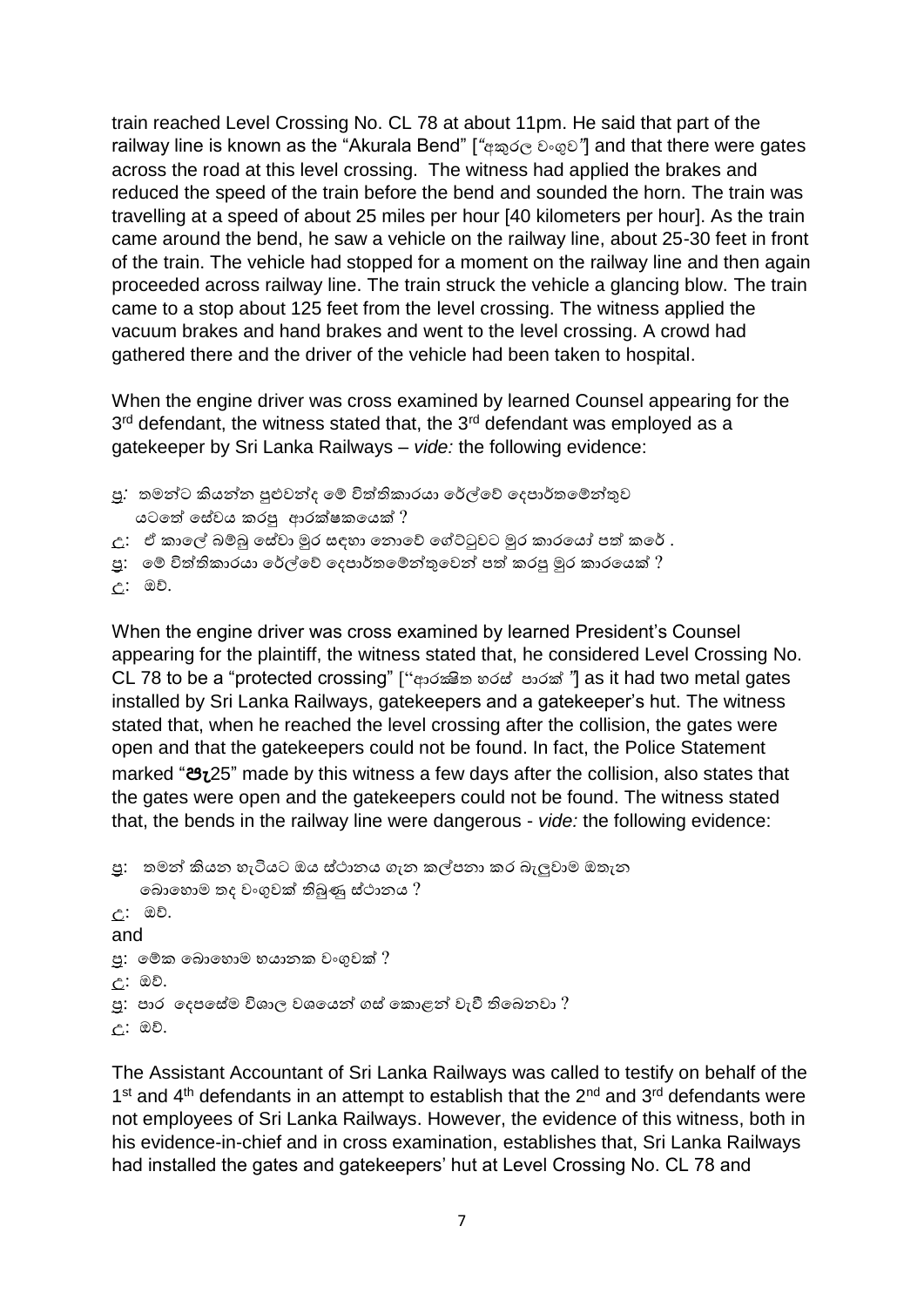assigned the duties of gatekeepers to the 2<sup>nd</sup> and 3<sup>rd</sup> defendants and that, Sri Lanka Railways paid each of them a monthly payment of Rs.1,000/- for performing those duties, which were supervised by Sri Lanka Railways. It should also be mentioned here that, when the Assistant Accountant of Sri Lanka Railways was cross examined by learned counsel for the  $2^{nd}$  and  $3^{rd}$  defendants, letters issued to these defendants by a Foreman of Sri Lanka Railways stating that the  $2^{nd}$  and  $3^{rd}$  defendants had been assigned the duty of gatekeepers at this level crossing, have been marked "2වී1" and "3වී1". The fact that these documents were produced is recorded in the Proceedings of 03rd February 2003 and, further, these documents have been referred to in the written submissions filed by 1<sup>st</sup> and 4<sup>th</sup> defendants in the District Court. However, these documents are not in the appeal brief.

The 1<sup>st</sup> and 4<sup>th</sup> defendants also led the evidence of the District Inspector of Signals, Galle District of Sri Lanka Railways and the evidence of a police officer. The evidence of these two witnesses is not significant to this appeal.

The 2<sup>nd</sup> defendant gave evidence and stated that, in 1989, Sri Lanka Railways had appointed him to function as a gatekeeper at Level Crossing No. CL 78 and that he had carried out those duties from then onwards. He said a total of 6 gatekeepers had been appointed to carry out these duties at Level Crossing No. CL 78 and that they, usually, worked in 8 hour shifts. Sri Lanka Railways paid their wages and supervised their functions. The 2<sup>nd</sup> defendant described Level Crossing No. CL 78 as a dangerous place - "්ේට්ටුව දරුණුයි*".* He said that there were no sign boards to warn passersby of the level crossing. The 2<sup>nd</sup> defendant stated that, on 19<sup>th</sup> August 1993, he and the 3<sup>rd</sup> defendant had been on duty for 16 hours from 6am onwards until past 10pm since the other gatekeepers had not reported for duty. He said that, Sri Lanka Railways had equipped the gatekeepers' hut with a lamp, a clock and a green flag but that a telephone had not been installed in the gatekeepers' hut. The witness said the last scheduled train passed the level crossing at 10.20 pm that night when they were at the level crossing and that he did not expect any trains to arrive at night after that time. He said a short while later, he heard loud cries from his house which was close by and that he closed the gates across the road and tied them up with a rope and ran to his house. He said the 3<sup>rd</sup> defendant accompanied him. The 2<sup>nd</sup> defendant said his daughter had cut her foot and that he carried her to a relative's house to have the wound dressed and the 3<sup>rd</sup> defendant came with him. While they were there, they heard a loud crash and realised a train had hit a vehicle on the railway line. He said that a crowd had gathered there and that they were looking for the gatekeepers and threatening to kill them. The 2<sup>nd</sup> defendant said that he and the 3<sup>rd</sup> defendant feared for their lives and ran away and hid. He said that, Sri Lanka Railways had stopped their employment after the collision.

Finally, the 3<sup>rd</sup> defendant gave evidence. His evidence was much on the same lines as the evidence of the 2<sup>nd</sup> defendant. He also described the bends on the railway line at the area as being dangerous bends - "භයානක වංගු*".*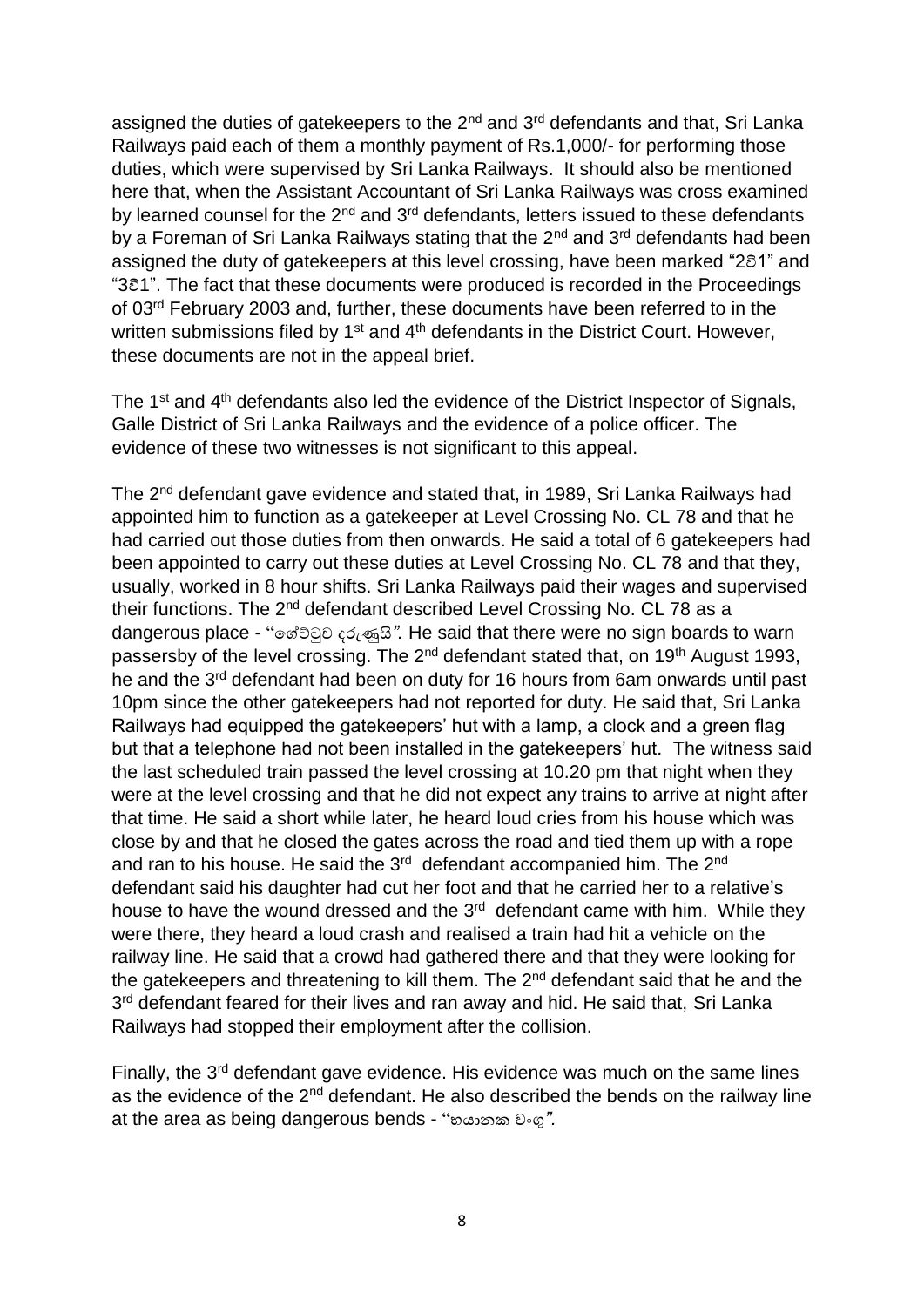In his judgment, the learned trial judge first set out the cases of the parties and then considered the evidence of each witness, in some detail. Having done so, the learned judge applied the evidence to the issues and determined that, both the 2<sup>nd</sup> and 3rd defendants had negligently left their post at Level Crossing No. CL 78, leaving the gates across Duwa Road *open*. Thereafter, the learned judge took the view that, since Mr. Rajakaruna had seen the gates *open* when he drove up to the level crossing, he expected he could cross it safely and, therefore, had continued to drive on to the level crossing, when the train hit his vehicle, fatally injuring him. On this basis, the trial judge held that, Mr. Rajakaruna's death was caused solely due to the negligence of the  $2^{nd}$  and  $3^{rd}$  defendants. The District Court went on to hold that, the 2<sup>nd</sup> and 3<sup>rd</sup> defendants were employees of Sri Lanka Railways, which was a Government Department and that, therefore, the State and Sri Lanka Railways are vicariously liable for the damage caused by the negligence of the 2<sup>nd</sup> and 3<sup>rd</sup> defendants. The District Court quantified the pecuniary damage caused to the plaintiff as a result of the death of her husband, at a sum of Rs.3,500,000/- and entered judgment against the defendants in that sum, with legal interest thereon and costs.

The 1<sup>st</sup> and 4<sup>th</sup> defendants appealed to the Court of Appeal. In their petition of appeal, the 1<sup>st</sup> and 4<sup>th</sup> defendants claimed five grounds of appeal. These five grounds of appeal are all based on submissions that, the learned trial judge failed to correctly analyse the evidence and that the District Court has reached erroneous findings of fact. The appeal was later transferred to the Provincial High Court of Civil Appeal holden in Galle. During the pendency of the appeal, the 2<sup>nd</sup> and 3<sup>rd</sup> defendants died and their legal representatives were substituted in their place. In appeal, the High Court also examined the cases of the parties and analysed the evidence. Having done so, the learned High Court Judges agreed with the assessment of the evidence, the reasoning and conclusions reached by the trial judge and affirmed the judgment of the District Court.

The 1<sup>st</sup> and 4<sup>th</sup> defendants filed an application in this Court seeking leave to appeal from the judgment of the High Court. This Court has seen fit to grant the  $1<sup>st</sup>$  and  $4<sup>th</sup>$ defendants leave to appeal on all nine questions of law set out in their petition.

These questions of law, reproduced *verbatim*, are:

- (i) Is the Judgment of the Civil Appellate High Court wrong or contrary to law ?
- (ii) Did the Civil Appellate High Court err in law by not considering any of the grounds of appeal that were adverted to in the Petition of Appeal and the written submissions of the Petitioners ?
- (iii) Did the Civil Appellate High Court err in law in not considering the fact that the judgment of the District Court of Balapitiya had been entered contrary to section 187 of the Civil Procedure Code ?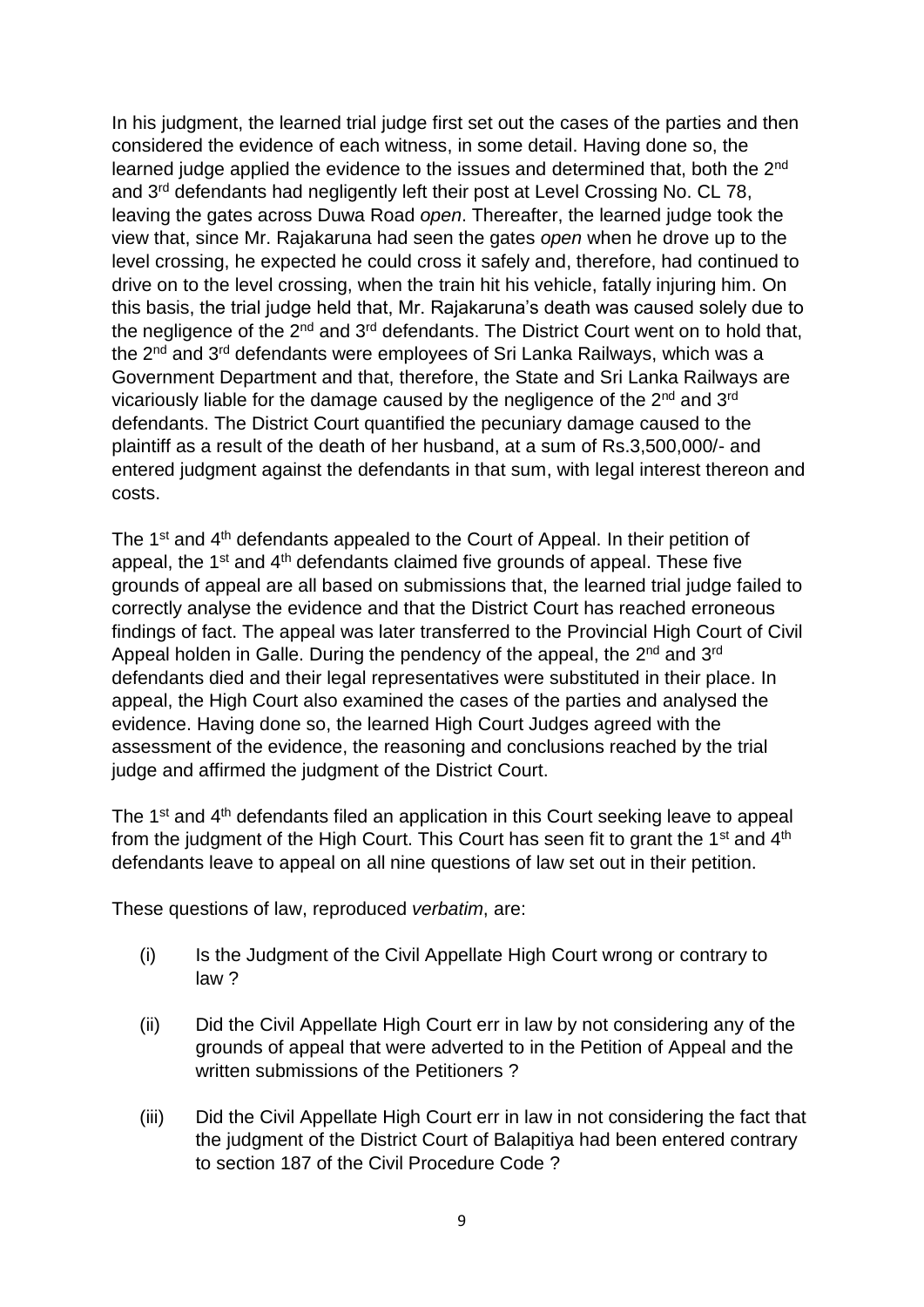- (iv) Did the Civil Appellate High Court err in law in not considering the failure of the learned Additional District Judge to evaluate and analyse and give weightage to the evidence in the case before him ?
- (v) Did the Civil Appellate High Court misdirect itself with regard to the obligations and duties of motorists at crossings of road ?
- (vi) Did the Civil Appellate High Court err in law in applying section 32 of the railways ordinance in the absence of supporting evidence to classify the relevant level crossing into the category stated in the aforesaid section ?
- (vii) Did the Civil Appellate High Court err in law by imposing vicarious liability on the Petitioners in the absence of any supporting material for the same ?
- (viii) Has the Civil Appellate High Court err in law by failing to consider whether there are negligence and / or contributory negligence on the part of the deceased, as it had come to a wrongful conclusion that the level crossing in issue was not a standard and regular one ?
- (ix) Did the Civil Appellate High Court err by failing to appreciate the duty of care in this case ?

Upon leave to appeal being granted, learned counsel for the plaintiff framed the following question of law:

(x) Can the petitioners take up as a defence contributory negligence in a case where the victim has died ?

Questions of law no.s (i),(ii),(iv),(vi),(vii) and (viii) can be considered together since they all arise from and relate to the learned trial judge's analysis of evidence and to the resulting findings of fact of the District Court and, thereafter, the determinations of the High Court on these matters.

When considering these questions of law, this Court should keep in mind that, while an appellate court has ample jurisdiction to reverse or vary findings of fact by a trial judge, it is the trial judge who has heard and seen the witnesses testify and has firsthand knowledge of the course of trial and, therefore, the established principle is that, an appellate court is, usually, reluctant to disturb a trial judge's findings of facts unless there is good reason to do. Thus, De Silva CJ observed in ALWIS vs. FERNANDO [1993 1 SLR at p.122], *"It is well established that findings of primary facts by a trial Judge who hears and sees witnesses are not to be lightly disturbed on appeal."*. In COLLETTES vs. BANK OF CEYLON [1984 2 SLR 253], Sharvananda J, as he then was, identified *some* of the circumstances in which an appellate court would consider it necessary to revise findings of fact made by a trial judge and stated [at p. 264] *"Thus this court undoubtedly has the jurisdiction to revise the concurrent findings of fact reached by the lower court in appropriate cases. However, ordinarily*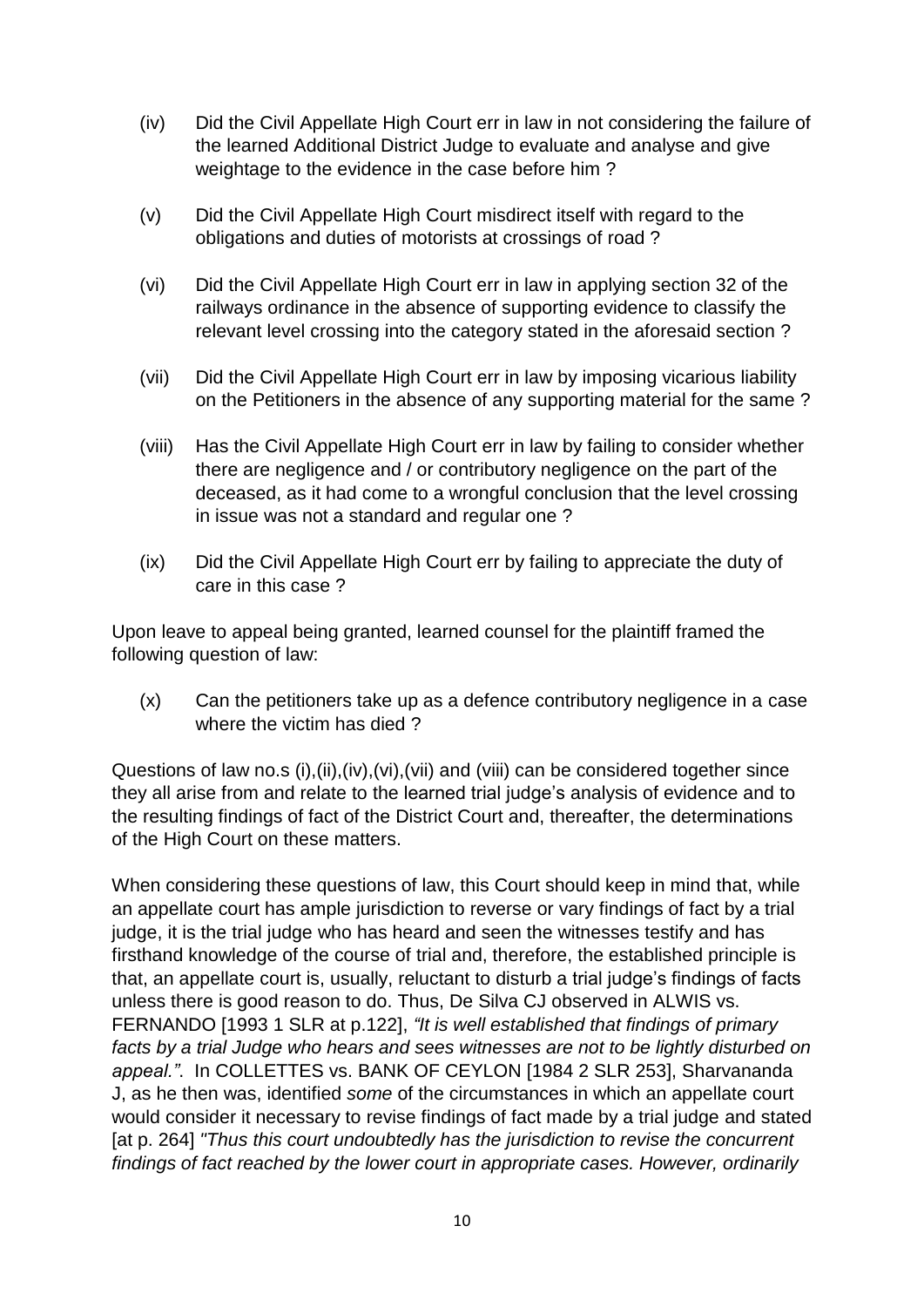*it will not interfere with findings of fact based upon relevant evidence except in special circumstances, such as, for instance, where the judgment of the lower court shows that the relevant evidence bearing on a fact has not been considered or irrelevant matters have been given undue importance or that the conclusion rests mainly on erroneous considerations or is not supported by sufficient evidence*. *When the judgment of the lower court exhibits such shortcomings, this court not only may, but is under a duty to examine the supporting evidence and reverse the findings"*. As Ranasinghe J, as he then was, said in DE SILVA vs. SENEVIRATNE [1981 2 SLR 1at p. 17] quoting Lord Reid in BENMAX vs. AUSTIN MOTOR CO [1955 AC 370], where such errors are evident, an appellate court *"ought not to shrink from that task"* of correcting erroneous findings of fact by a trial judge. However, conversely, if such errors are not evident from the evidence and record, an appellate court would, usually, be disinclined to disturb a trial judge's findings of fact.

It is apparent that, questions of law no.s (i),(ii),(iv),(vi),(vii) and (viii) are wide in scope. They cover most of the matters in issue at the trial, including the manner in which the collision occurred and whether it occurred due to the negligence of any one or more of the parties and, further, whether one of the parties should be held liable for the negligence of another party. In these circumstances, answering these questions will necessitate a consideration of the entirety of the evidence in this case with regard to these key issues.

When doing so, it will be useful to first ascertain some facts with regard to the layout of Level Crossing No. CL 78. In this regard, firstly, it undisputed that, Duwa Road crosses the Southern railway line at Level Crossing No. CL 78. It has been shown that, that, Duwa Road was a tarred road maintained by the Hikkaduwa Pradeshiya Sabhawa and that there were many houses along this road and that the road was used by the public to travel to the interior of Akura village. It is not in dispute that, Sri Lanka Railways had installed gates across Duwa Road at Level Crossing No. CL 78 and also built a gatekeepers' hut at the location.

Secondly, in the light of the above evidence, it is clear that, Level Crossing No. CL 78 was a level crossing at which the railway line crossed a *"public carriage road"* as contemplated in section 32 of the Railways Ordinance. Further, since the gates here have been installed only across Duwa Road and not across the railway line, it is evident that these gates are of the type referred to in the *proviso* to section 32 which requires Sri Lanka Railways to maintain gates which will make Duwa Road impassable at all times when a train is passing Level Crossing No. CL 78. In these circumstances, the penultimate paragraph of section 32 places a duty on Sri Lanka Railways to ensure that these gates are moved to a position that makes the road impassable, when a train is passing the level crossing. In this connection, it should also be mentioned that, Level Crossing No. CL 78 cannot be regarded as a *"minor crossing"* as referred to in section 33 (1) of the Railways Ordinance since there is no evidence that, the Minister had declared it to be a *"minor crossing"* and nor is there any evidence that provision had been made for the gates to be padlocked as required by section 33 (2) if it had been a *"minor crossing"*. Further, Level Crossing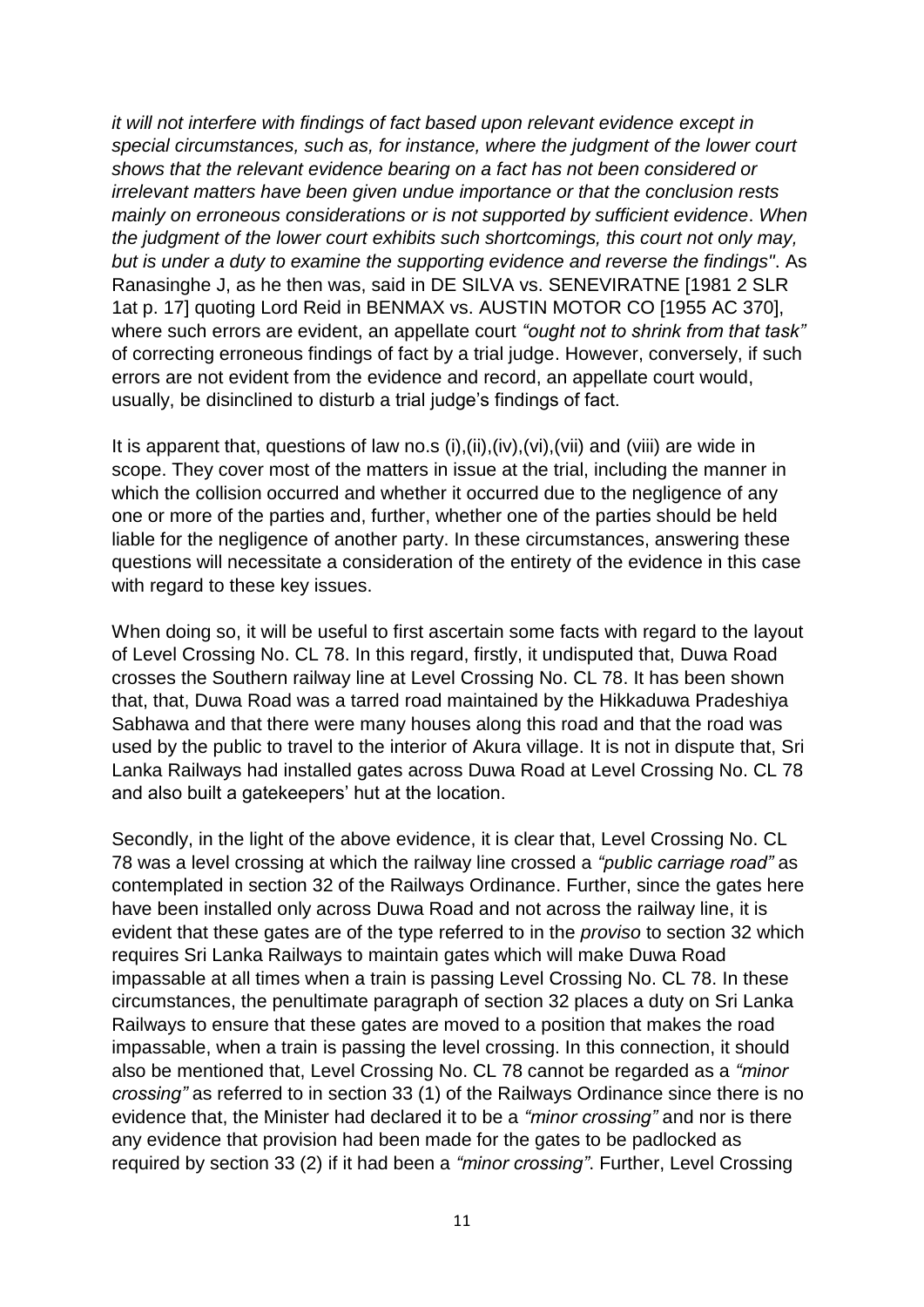No. CL 78 cannot be an *"occupation crossing"* provided for the use of a private owner of a road as defined in section 34 (1), since it is across Duwa Road, which is a public road.

Thirdly, the evidence establishes that, the railway line on either side of Level Crossing No. CL 78 has bends on both sides of the level crossing and that there are trees, plants and houses on either side of the railway line and Duwa Road in this area. As a result of these features, an engine driver who is driving a train approaching Level Crossing No. CL 78, cannot have a clear view of the level crossing till the train is only a short distance away from it. Similarly, a driver of a vehicle travelling on Duwa Road towards Level Crossing No. CL 78, cannot see an approaching train until it is very close by. In fact, the witnesses at the trial, were in a chorus of agreement that, this was a perilous level crossing.

Next, in order to answer the aforesaid questions of law, I should examine what the evidence establishes with regard to the functions the 2<sup>nd</sup> and 3<sup>rd</sup> defendants performed at Level Crossing No. CL 78 and the relationship between Sri Lanka Railways and the  $2^{nd}$  and  $3^{rd}$  defendants. In this regard, the evidence clearly establishes that, from 1989 onwards, the 2<sup>nd</sup> and 3<sup>rd</sup> defendants were deployed by Sri Lanka Railways to operate the gates at Level Crossing No. CL 78. It is also clear that the performance of their duties was subject to supervision by Sri Lanka Railways, which paid these defendants a sum of Rs.1,000/- each month as remuneration for performing those duties. It is also in evidence that, Sri Lanka Railways provided the defendants with a gatekeepers' hut and some items of equipment. All this was said by the  $2<sup>nd</sup>$  and  $3<sup>rd</sup>$  defendants and was amply confirmed by the evidence of the officer from Accounts Department of Sri Lanka Railways and is also reflected in the evidence of the engine driver.

In the light of this clear evidence, the learned trial judge correctly held, and the High Court correctly affirmed, that the  $2^{nd}$  and  $3^{rd}$  defendants were employed by Sri Lanka Railways to perform the duties of gatekeepers. Although the trial judge should have called for and obtained the documents marked "2වී1" and "3වී1", his failure to do so does not negate the validity of his determination that, the 2<sup>nd</sup> and 3<sup>rd</sup> defendants were employees of Sri Lanka Railways.

The next question is to examine what the evidence was with regard to the collision which caused Mr.Rajakaruna's death and whether the evidence establishes that there was negligence on the part of Sri Lanka Railways *or* of the 2nd and 3rd defendants *or* of the engine driver *or* of Mr. Rajakaruna, which caused or contributed to causing the collision.

In this regard, it is obvious that, since the collision occurred on the level crossing, Mr.Rajakaruna's vehicle could not have been at that specific place unless the gates across Duwa Road were *open* to allow his vehicle to get on to the level crossing. Next, since the gates were open at the time of the collision, there are, logically, only two possibilities – *either* the gates were open when Mr. Rajakaruna drove up to the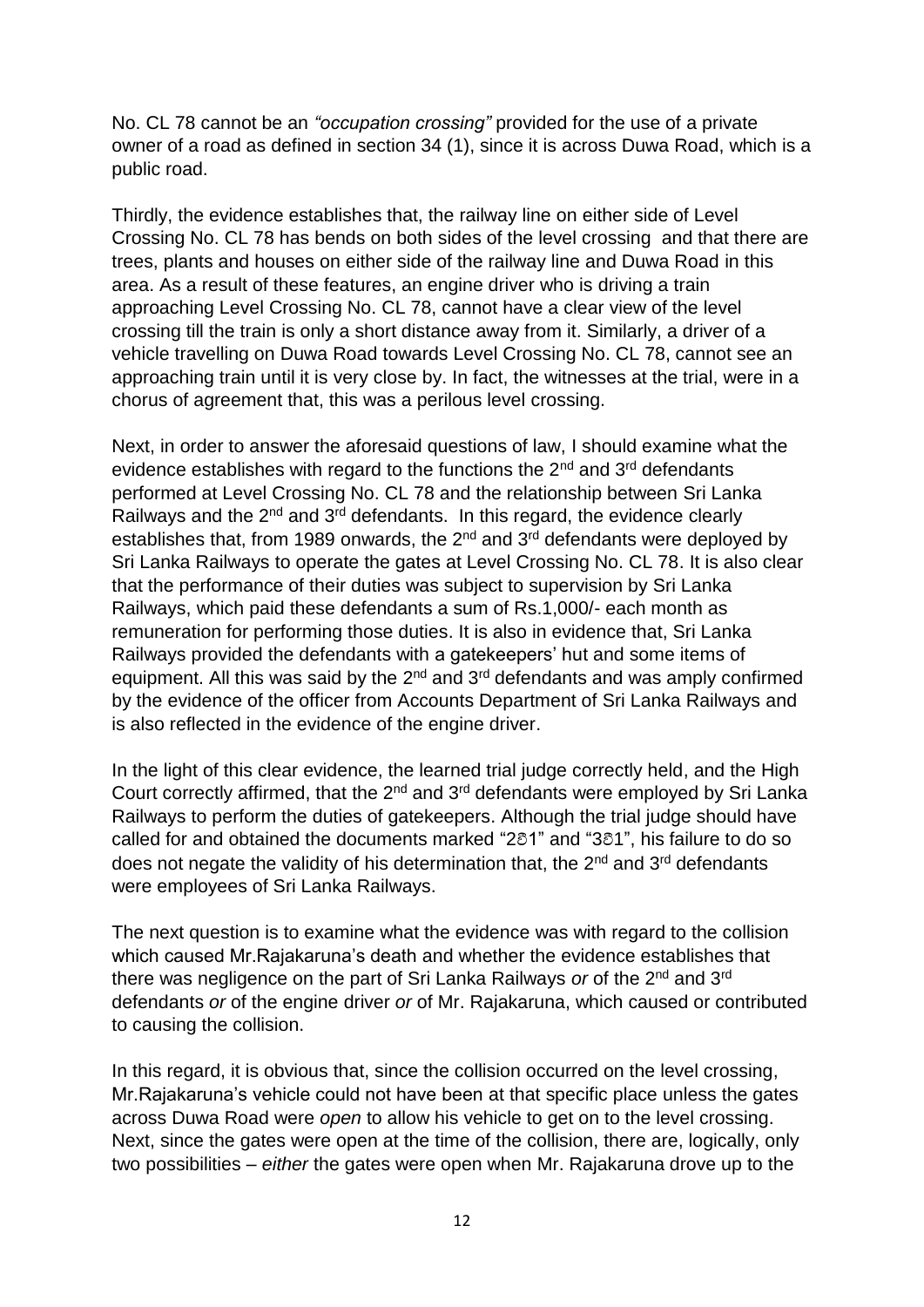level crossing and he tried to drive across it when the train hit his vehicle *or* the gates were closed and Mr. Rajakaruna got off his vehicle and opened the gates and then tried to drive across the level crossing, when the train hit his vehicle. It is, obviously, important to ascertain which of those scenarios took place in order to determine whose negligence caused the collision or contributed to causing it.

The witness, De Silva stated that, he was riding his motor cycle and following behind Mr. Rajakaruna's vehicle and he saw the gates were *open* when Mr. Rajakaruna drove up to Level Crossing No. CL 78. This witness's evidence is to the effect that, since the gates were open, Mr.Rajakaruna continued to drive on to the level crossing in his bid to cross it, when the train hit his vehicle. De Silva also says that, the gatekeepers were not at the level crossing and could not be found. This witness was cross examined extensively by learned State Counsel appearing for the 1st and 4th defendants and by learned counsel appearing for the 2<sup>nd</sup> and 3<sup>rd</sup> defendants. A reading of the proceedings shows that, the testimony of the witness remained consistent and unshaken during the lengthy cross examination.

On the other hand, the  $2^{nd}$  and  $3^{rd}$  defendants claim that, when they heard cries from the 2<sup>nd</sup> defendant's house, they first tied the gates closed with a rope and then ran to the house. In cross examination, some inconsistencies emerged between the testimony of the  $2^{nd}$  defendant and the testimony of the  $3^{rd}$  defendant, with regard to the events that occurred on the night of 19<sup>th</sup> August 1993.

The learned trial judge, who was required to consider the aforesaid conflicting testimony of De Silva on the one hand and testimony of the  $2^{nd}$  and  $3^{rd}$  defendants on the other hand, has accepted De Silva's evidence that, the gates were open when Mr.Rajakaruna's vehicle reached the level crossing. The trial judge has disbelieved the claims made by the  $2<sup>nd</sup>$  and  $3<sup>rd</sup>$  defendants that they tied the gates closed with a rope before leaving the level crossing. Describing the evidence of these two witnesses, the learned judge has said *"*මෙම සිද්ධිය සිදු වූ අවස්ථාවේදී ඔවුන් එම ස්ථානයේ තොසිටි බවත් දුම්රිය ගේට්ටුව හරහා ලණුවක් දමා ගැට ගසා පිටවී ගිය බවත්, පසුව එහි දුම්රිය අනතුරක් සිදු වූ බවට දැන ගන්නට ලැබුණු බවට සාක්ෂි ඉදිරිපත් කරයි. එම සාක්ෂි දැඩි සැක සහිත බවකි.*"*

Thus, the learned trial judge held that, the gates across Duwa Rad were *open* when Mr Rajakaruna approached them, since the  $2<sup>nd</sup>$  and  $3<sup>rd</sup>$  defendants had left the gates *open*. In reaching this finding of fact, the learned trial judge, who had the unique advantage of seeing and hearing all three of these witnesses and then assessing the veracity of their testimony, believed De Silva's testimony and disbelieved the claims of the 2nd and 3rd defendant.

In these circumstances, the High Court, when considering the appeal, was obliged to keep in mind the general rule that, an appellate court will attach particularly high value to a finding by a trial judge with regard to the veracity of a witness and be reluctant to reverse it, unless there are compelling reasons to do so. As Lord Loreburn observed in FRADD vs. BROWN & CO. LTD [20 NLR 282 at p. 282] with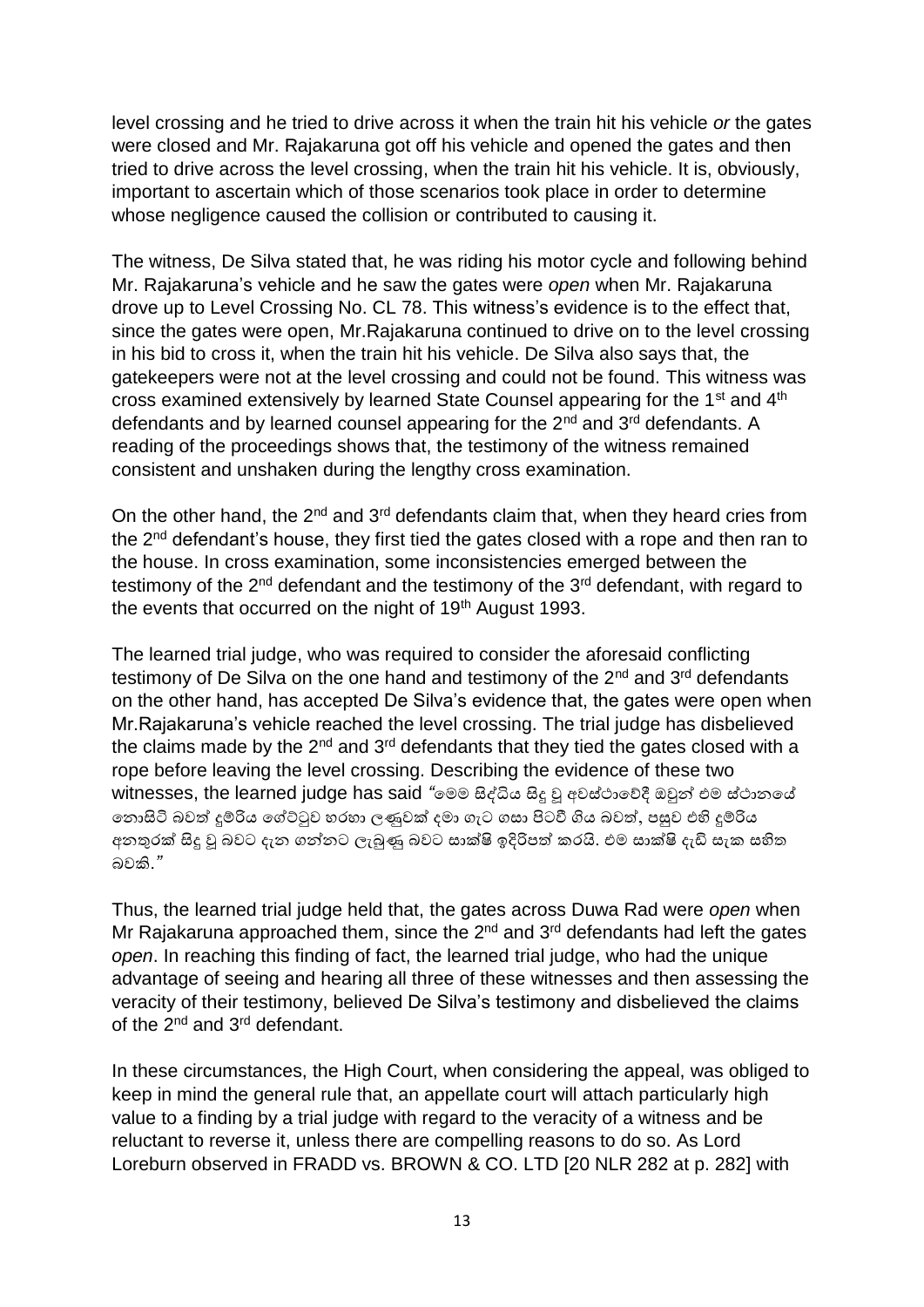regard to the value of a trial judge's assessment of a witness's veracity, "…..*in those circumstances, immense importance attaches, not only to the demeanour of the witnesses, but also in the course of the trial and the general impression left on the mind of the Judge present, who saw and noted everything that took place in regard to what was said by one or other witness. It is rare that a decision of a Judge so express, so explicit, upon a point of fact purely, is over-ruled by a Court of Appeal, because Courts of Appeal recognize the priceless advantage which a Judge of first instance has in matters of that kind, as contrasted with any Judge of a Court of Appeal, who can only learn from paper or from narrative of those who were present. It is very rare that, in questions of veracity so direct and so specific as these, a Court of Appeal will over-rule a Judge of first instance."*. In the same vein, Ranasinghe J, as he then was, stated in DE SILVA vs. SENEVIRATNE [at p.17], *" ….. where the trial judge's findings on questions of fact are based upon the credibility of witnesses, on the footing of the trial judge's perception of such evidence, then such findings are*  entitled to great weight and the utmost consideration, and will be reversed only if it *appears to the appellate Court that the trial judge failed to make full use of the `priceless advantage' given to him of seeing and listening to the witnesses giving viva voce evidence, and the appellate Court is convinced by the plainest consideration that it would be justified in doing so:"*. However, before getting back to the facts of this case, it should be reiterated here that, as mentioned earlier, where an appellate court is convinced, by compelling reasons which are seen from the evidence and the record, that the trial judge has been misled, either by the demeanour or by some other quality of a witness, into believing the false testimony of that witness, the appellate court would be bound to set aside an erroneous finding of fact based on the trial judge's misreading of the veracity of that witness. This must be so since the reality is that, as Lord Greene observed in YUILL vs. YUILL [1945 1 AER 183 at p.188] *"The most experienced judge may, albeit rarely, be deceived by a clever liar or led to form an unfavourable opinion of an honest witness ….."*.

In the present case, there was certainly no compelling reason apparent from the evidence and record which could have caused the High Court to disregard the assessment by the learned trial judge of the veracity of the evidence of De Silva *visà-vis* the evidence of the 2nd and 3rd defendants. Further, the learned trial judge's finding of fact that the gates had been left open, is in consonance with the totality of the evidence and, in fact, in their written submissions filed in the District Court, the 1<sup>st</sup> and 4th defendants have conceded that, *"It is very clear that the gate was opened at the time of the accident ….."*. Accordingly, the High Court has correctly affirmed the learned District Judge's determination that the gates had been left open.

The learned trial judge also held that the  $2<sup>nd</sup>$  and  $3<sup>rd</sup>$  defendants had abandoned their post at Level Crossing No. CL 78. This finding of fact is also correct since the 2<sup>nd</sup> and 3<sup>rd</sup> defendants themselves have said that, when they heard cries from the 2<sup>nd</sup> defendant's house, both of them left their post at the Level Crossing No. CL 78 and left it untended and did not return to their post even after they knew of the collision. The High Court has correctly affirmed this finding.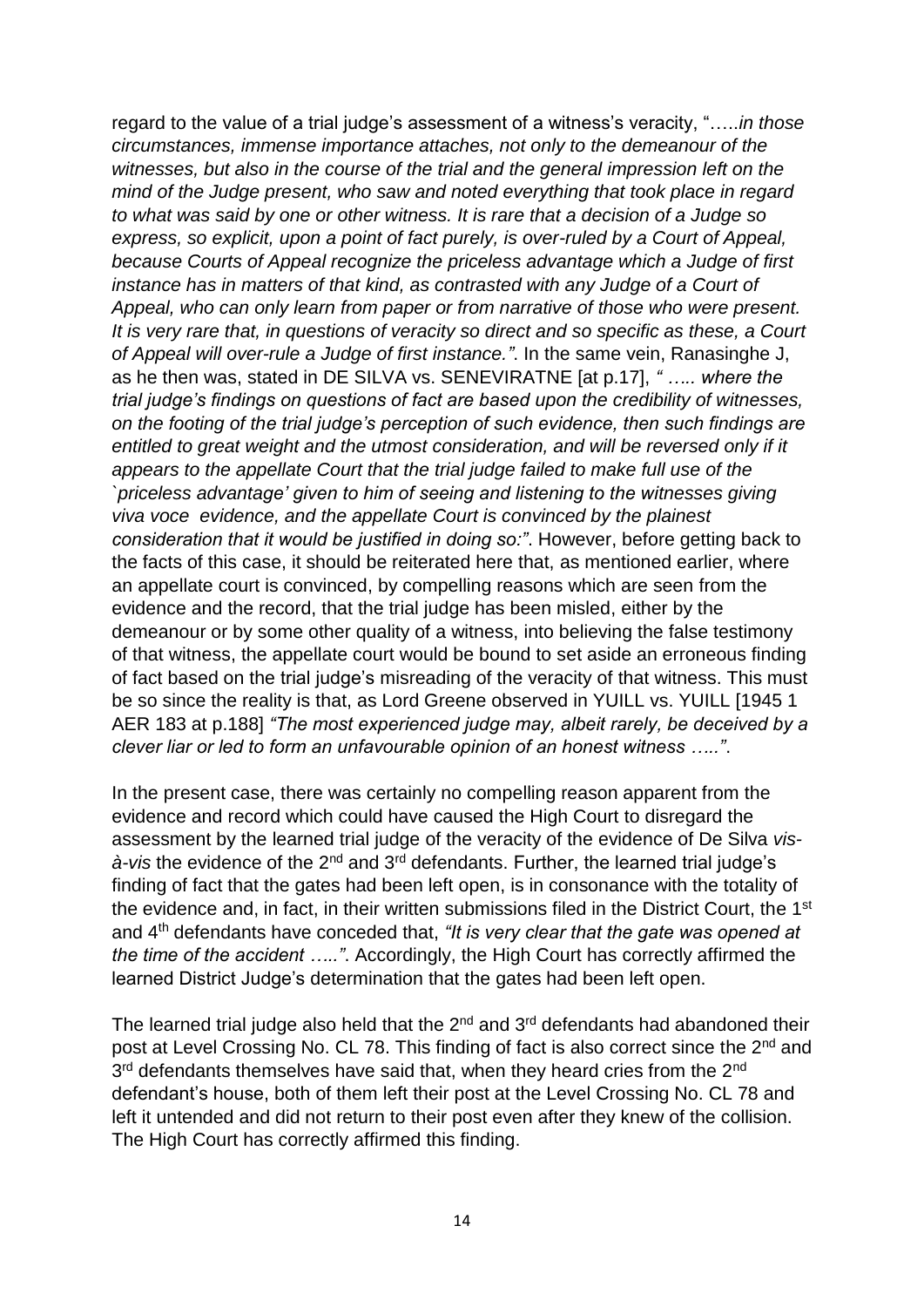Next, it hardly needs to be said that, a gatekeeper at a level crossing which is equipped with gates that can be closed across the road, has the duty of closing those gates when a train is approaching and, thereby, preventing motor traffic on the road from crossing the railway line. It follows that, a gatekeeper who fails to perform that all important duty, may be held to be guilty of negligence. Thus, in NORTH EASTERN RAILWAY COMPANY vs. WANLESS [1874 7 LR HL 12], the House of Lords held that, where a railway company has installed gates which can be closed across a public highway at a level crossing, it is the duty of the railway company's servants to keep those gates closed when a train is approaching and that, the failure to close the gates is evidence of negligence on the part of the servants of the railway company. In STAPLEY vs. THE LONDON, BRIGHTON AND SOUTH COAST RAILWAY COMPANY [1865 1 LR Exchq. 21], the Court of Exchequer took the same view as did the Court of Appeal in LLOYD'S BANK vs. RAILWAY EXECUTIVE [1952 1 AER 1248].

Further, since they performed the duty of gatekeepers, *both* the 2nd and 3rd defendants should not have both left their post at the *same* time. If there was an emergency which compelled one of them to temporarily leave his post, the other should have stayed at the level crossing and been vigilant and ensured that the gates were closed when the train approached. The  $2<sup>nd</sup>$  and  $3<sup>rd</sup>$  defendants' failure to do so must also, undoubtedly, be regarded as negligence.

In the light of these circumstances, the learned trial judge correctly held that, the 2<sup>nd</sup> and 3rd defendants were guilty of negligence. The High Court has correctly affirmed that determination.

The learned trial judge went on to hold that, the collision was caused *solely* due to the aforesaid negligence of the  $2<sup>nd</sup>$  and  $3<sup>rd</sup>$  defendants since the learned judge was of the view that, when Mr. Rajakaruna saw the gates were *open*, he could reasonably expect that no train would pass by and it was safe to drive across Level Crossing No. CL 78. The learned trial judge considered that, in these circumstances, there was no negligence on the part of Mr. Rajakaruna. The learned judge did not consider that there had been any negligence on the part of the engine driver, either.

These determinations by the learned trial judge, which were affirmed by the High Court, require me to examine whether the District Court and High Court were correct when they held that the collision was caused *solely* due to the negligence of the 2<sup>nd</sup> and 3rd defendants *or* whether there has been negligence either on the part of Mr. Rajakaruna or the engine driver or both, which caused the collision or which was a contributory cause of the collision.

With regard to Mr. Rajakaruna, there is no doubt that, trains have an exclusive right to run on the railway line and a preferential right to proceed at level crossings where the railway line crosses a road or path used by other traffic and that a road user must exercise due care and caution when he approaches a level crossing– *vide:* WORTHINGTON vs. C.S.A.R. [1905 T.H.149] and DYER vs. S.A.R. [1933 AD 10]. Therefore, as Scoble states [Negligence in Delict 3rd ed. at 344], *"It is the primary duty of the road-user not to venture upon a level crossing until he has taken due*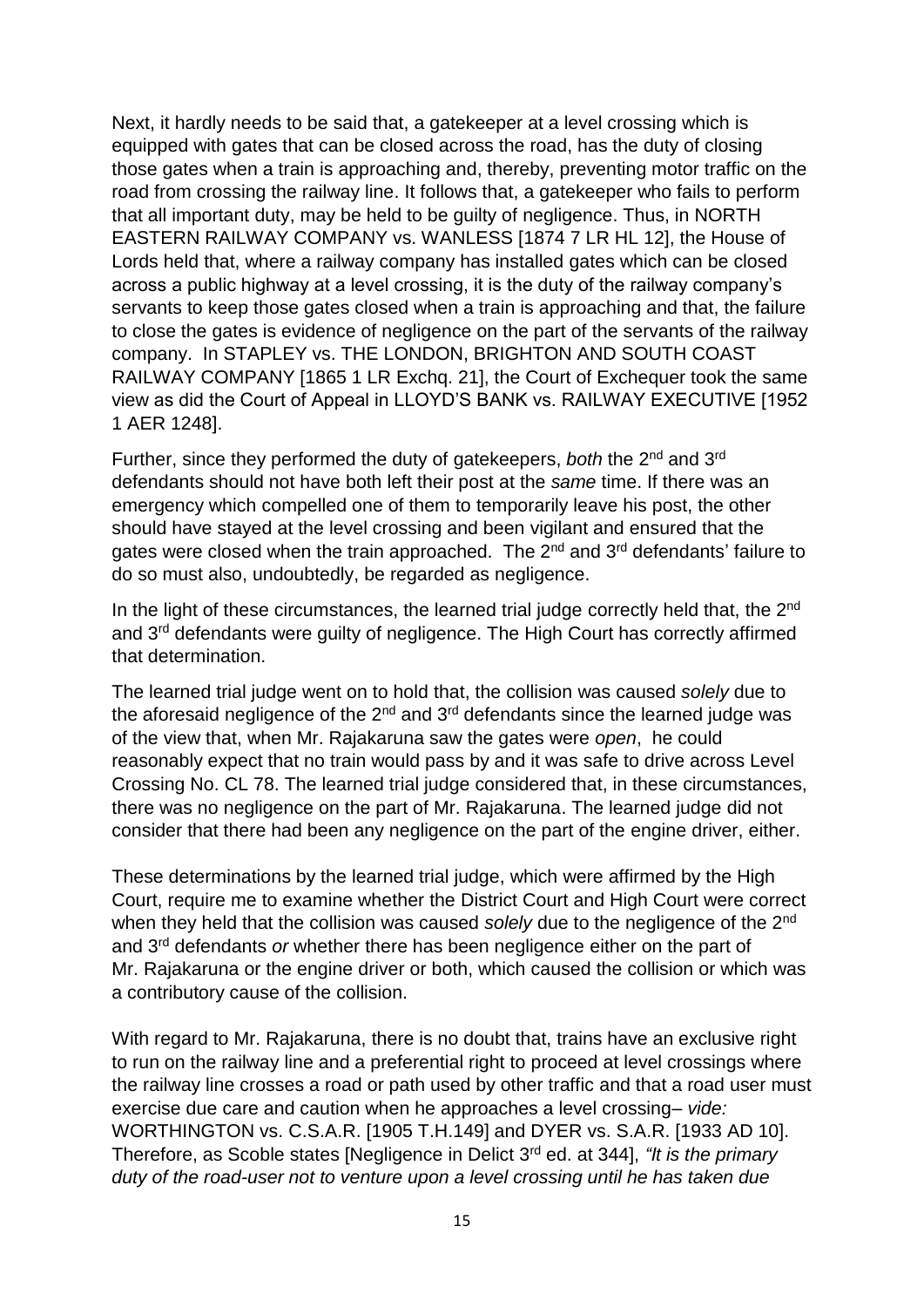*precautions to satisfy himself that he may safely do so. In view of the potential danger of any crossing, and the preferential right of train, the duty is an extremely stringent one; no neglect by the Administration will absolve from it; and only in the most exceptional circumstances will any lesser standard than that of utmost care be tolerated."*. However, it has to be kept in mind that, this statement by Scoble refers to the duty of care placed on road users at *unprotected* level crossings in South Africa at a time when it appears there was no statutory duty placed on the Railway Authority in South Africa to install gates at level crossings. In this regard, in WORTHINGTON vs. CENTRAL SOUTH AFRICAN RAILWAYS [at 151], Solomon J commented, *"There are no statutory obligations in this country, as there are in England, with regard to having gates at a crossing….."*.

In the present case, the position is significantly different since Sri Lanka Railways had installed gates at Level Crossing No. CL 78 and, as observed earlier, that appears to have been done in compliance with the requirements of section 32 of the Railways Ordinance which imposes specified statutory obligations upon Sri Lanka Railways with regard to level crossings across public carriageways. These obligations include a duty to ensure that these gates are moved to a position that makes the road impassable when a train passes the level crossing.

In these circumstances, road users who are aware that Sri Lanka Railways has installed and operates gates across Duwa Road at Level Crossing No. CL 78 and know, from past experience, that these gates are closed when a train is passing the level crossing, are entitled to reasonably expect that, when the gates are open, there is no danger of a train approaching and they can safely cross the railway line. It may even be said that, at this type of level crossing, open gates amount to an intimation made by Sri Lanka Railways to such road users that, a train is not approaching and that it is safe to cross the railway line.

Thus, in MERCER vs. SOUTH EASTERN AND CHATHAM RAILWAY COMPANIES' MANAGING COMMITTEE [1922 2 KB 549] the plaintiff was injured when he was hit by a train at a level crossing which the plaintiff had tried to cross because the gate, which was usually closed whenever a train was approaching, was kept open. The King's Bench held that, the failure to close the gate amounted to negligence on the part of the Railway Company. Lush J stated [at p.550],*"It was thus the practice of the railway company to keep the wicket gate always locked if a train is approaching, and only to have it unlocked when no train was approaching. On the occasion in question, owing to the neglect of the signalman, the gate was unlocked at a time when a train was approaching. To those who knew of the practice this was a tacit invitation to cross the line.".* In the same vein, in NORTH EASTERN RAILWAY COMPANY vs. WANLESS, Lord Cairns observed [at p. 15], *"It appears to me that the circumstance that the gates at this level crossing were open at this particular time, amounted to a statement, and a notice to the public, that the line at the time was safe for crossing….."*. Similarly, in STAPLEY vs. THE LONDON, BRIGHTON AND SOUTH COAST RAILWAY COMPANY, Channel B commented [at p. 27], *"Then, the carriage gate being open, and no gatekeeper present,, a foot passenger*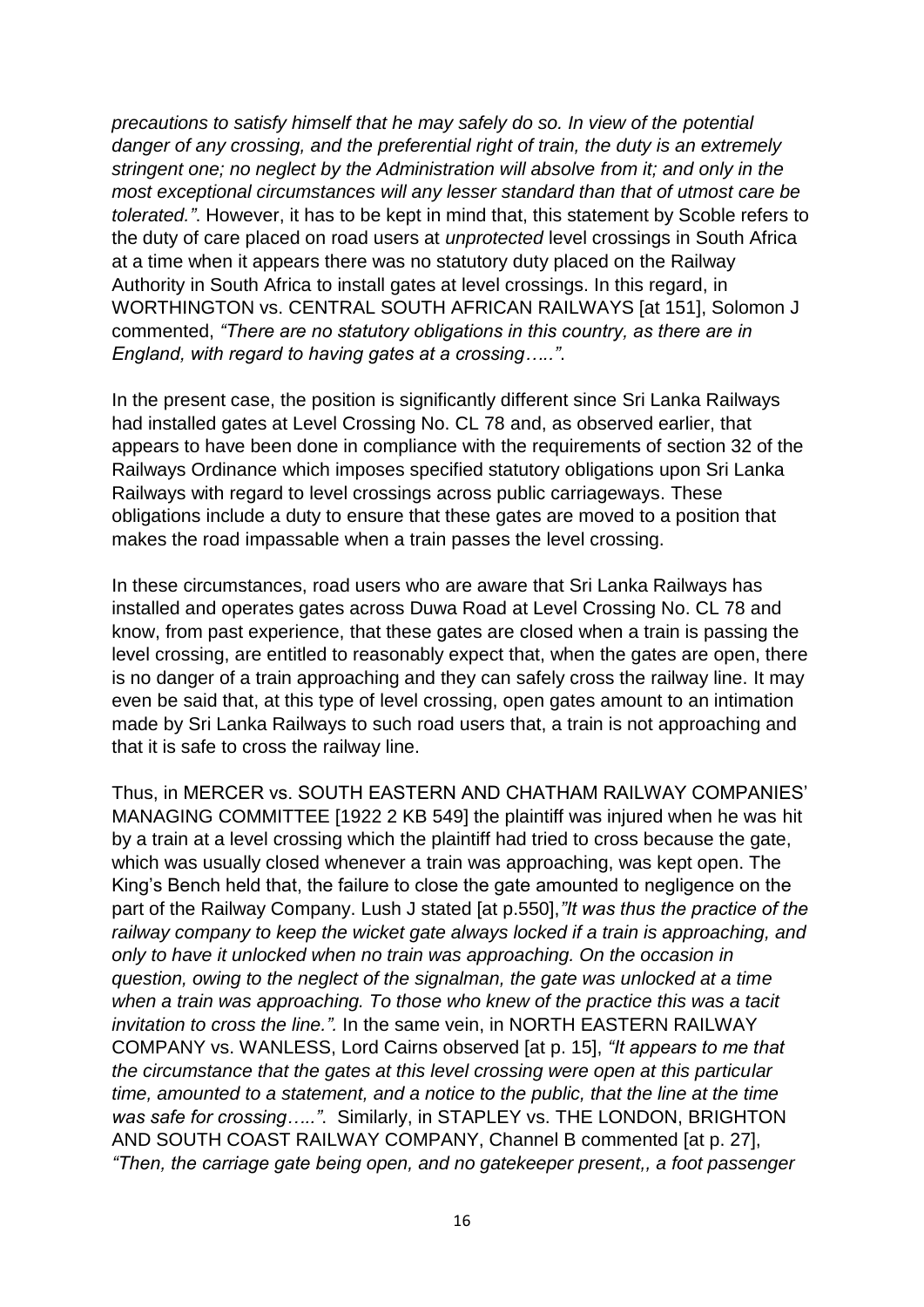*was invited by that state of things to pass across the line, and the conduct of the company, therefore, was, we think, evidence of negligence to go to the jury."*. and Pollock CB said [at p.28], *"…. But the company by their conduct clearly intimated to him that no train was approaching ….."*.

In South Africa too, the duty of care placed on a road user at a level crossing which is *protected by gates*, was likely to be different if the road user was aware, from previous experience, that the practice was for the gates to be closed when a train was passing. Thus, with regard to the law in South Africa relating to level crossings which are protected by gates, Scoble states [at p.346], *"if the plaintiff could show that from previous experience he had concluded that the gates were always shut when a train was approaching, this would constitute an element to be taken into account when judging his conduct."*. For example, in MANCHO vs. S.A.R. [1928 AD 891], where the Railway Company usually deployed a man to warn passersby of an approaching train and the plaintiff's husband saw that there was no warning signal and crossed the railway line when he was hit by a train and died, it was held that, there was no negligence on his part.

With regard to Mr.Rajakaruna, as a motorist who had frequently driven on Duwa Road and being a person from that area, he would have known that Sri Lanka Railways had installed gates which were closed whenever a train is expected to pass Level Crossing No. CL 78. Therefore, when Mr. Rajakaruna saw the gates at this level crossing were *open*, he was entitled to assume that, train would not pass the level crossing at the time he drove on to the level crossing. It cannot be said that Mr. Rajakaruna should have reasonably foreseen that a train would pass when the gates were wide *open*. McKerron [7<sup>th</sup> ed. at p.60], referring to this type of situation, comments that, *"Speaking generally, a person is entitled to assume that others will act with due care in regard to his safety, and is therefore not bound to take precautions against the mere possibility of negligence on the part of another."*  McKerron also observes, citing the decision in MANCHO vs. S.A.R., *"….. although the plaintiff may have acted in a manner which was prima facie dangerous and imprudent, he may have been so put off his quard that he was justified in assuming that he might safely act as he did."*.

Further, due to the bends in the railway line and trees, plants and houses, it is probable that Mr. Rajakaruna did not see the beam of light cast by the headlight of the train. Similarly, it is probable that, within the cocoon of his vehicle with the background noise of the engine of his vehicle and the sea which is close by, he could not hear the sound of the horn or of the train. The probability is also that, due to the layout of Level Crossing No. CL 78 and its surroundings, Mr. Rajakaruna could not see the train until it was too late for him to avoid the collision. In these circumstances, it cannot be said that, Mr. Rajakaruna was negligent when he tried to drive across Level Crossing No. CL 78 at a time when the gates across Duwa Road were *open*. Thus, the present case is not one in which the negligence of the road user had caused or contributed to causing the collision at the level crossing, as was the case in BUCHANAN vs. S.A.R [1915 N.P.D.95] and McRITCHIE vs. S.A.R [1918 NPD 311] cited by the 1<sup>st</sup> and 4<sup>th</sup> defendants or in the well known cases of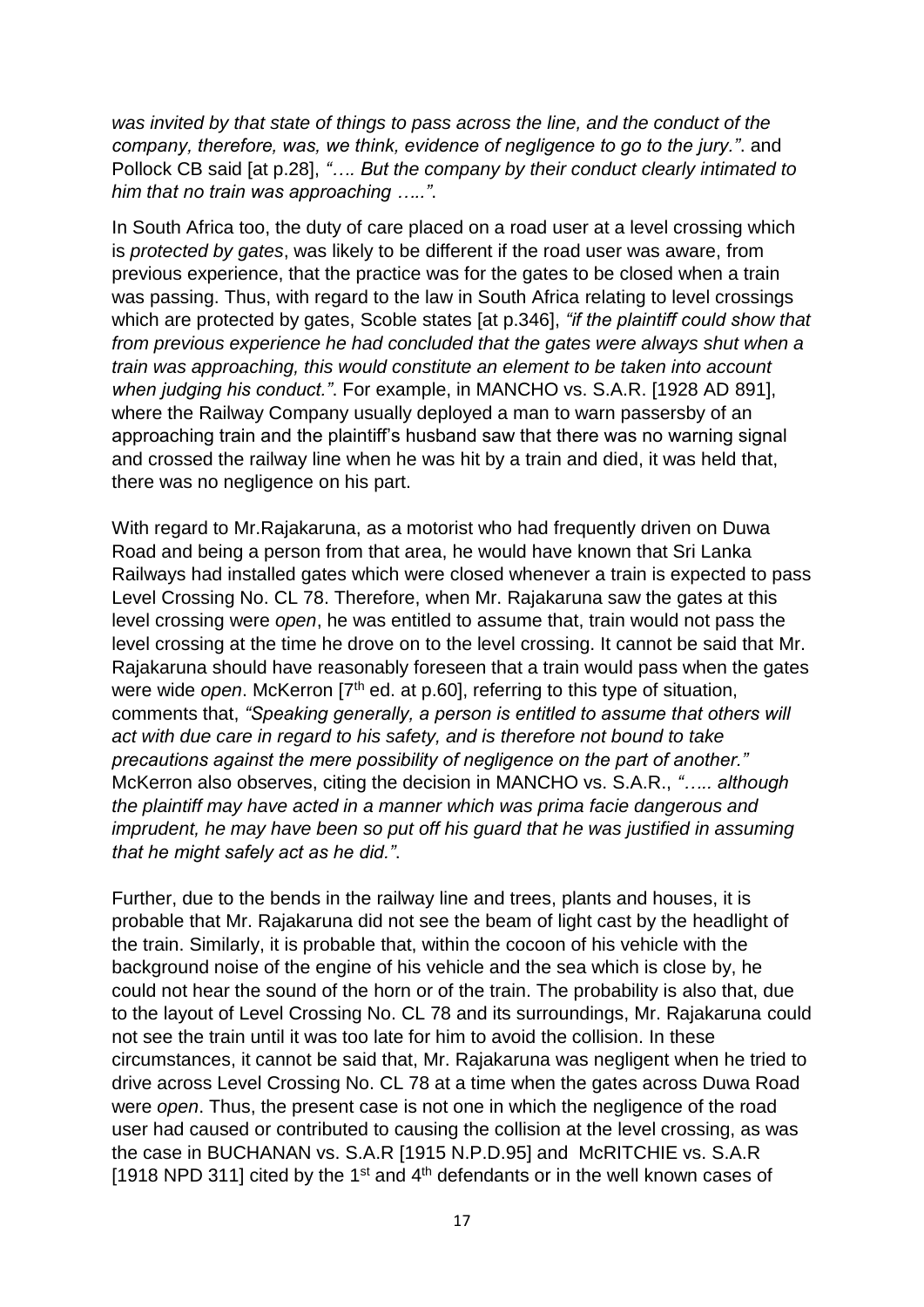UNION GOVERNMENT vs. LEE [1927 AD 202 and JORDAAN vs. C.S.A.R. [1909 TS 465].

With regard to the engine driver, his duty of care in the present case was to approach the level crossing at a speed which is appropriate to the location, to sound the horn in a manner which gives adequate warning before approaching the level crossing and to keep a good look out over the railway line and its surroundings. ln WORTHINGTON vs. CENTRAL SOUTH AFRICAN RAILWAYS, Solomon J held that, an engine driver who approached a level crossing has a duty *"…..to give due and timely warning of its approach and also not to be travelling at such an excessive*  rate of speed that the warning it might give should be of no avail. What is an *excessive speed and what is due warning must entirely depend on the special circumstance of each case."*. Similar views were expressed in England in CLIFF vs. MIDLAND RAILWAY COMPANY [1870 5 LR QB 258] and SMITH vs. LONDON MIDLAND & SCOTTISH RAILWAY [1948 SC 125]. In the present case, the evidence establishes that, the engine driver took these precautions and was not negligent.

Thus, the learned trial judge's determination that the collision was caused solely due to the negligence of the  $2<sup>nd</sup>$  and  $3<sup>rd</sup>$  defendants, was in conformity with the evidence. The High Court, has correctly affirmed that determination. Before moving on to the next issue, I should mention here that, the decision PERERA vs. C.G.R. [1988 2 CALR 139] which the 1<sup>st</sup> and  $4<sup>th</sup>$  defendants appear to rely on, is not relevant to the present case since, in that case, the lorry driver who drove across the railway line ignored the warning given to him by the gatekeeper to stop and there were also other factors which established negligence on the part of the lorry driver.

Next, since it has been proved that, the 2<sup>nd</sup> and 3<sup>rd</sup> defendants were employees of that Sri Lanka Railways, it follows that, Sri Lanka Railways will be vicariously liable for loss and damages caused to any person as result of any negligent acts or omissions of the  $2<sup>nd</sup>$  and  $3<sup>rd</sup>$  defendants which are within the scope of their employment as gatekeepers. As Mckerron states [The Law of Delict,  $7<sup>th</sup>$  ed. at p. 89], *" It is now settled law that a master is liable for the wrongs of his servants committed in the course of their employment, or, as it is commonly put, within the scope of their*  employment.". Further, there can be no doubt that, since the 2<sup>nd</sup> and 3<sup>rd</sup> defendants were employed by Sri Lanka Railways to perform the duties of *gatekeepers* at Level Crossing No. CL 78, the negligent acts and omissions of the  $2^{nd}$  and  $3^{rd}$  defendants of keeping the gates open when a train was approaching and abandoning their post, were acts and omission which were within the scope of their employment. Therefore, the learned District Judge has correctly held that, Sri Lanka Railways and the State are vicariously liable for these negligent acts and omissions of the 2<sup>nd</sup> and 3<sup>rd</sup> defendants. The High Court, has correctly affirmed that determination.

It should also be mentioned that, since the train that crashed into Mr.Rajakaruna's car at about 11pm on 19<sup>th</sup> August 1993, was an unscheduled train which reached Level Crossing No. CL 78 more than half hour after the last scheduled train passed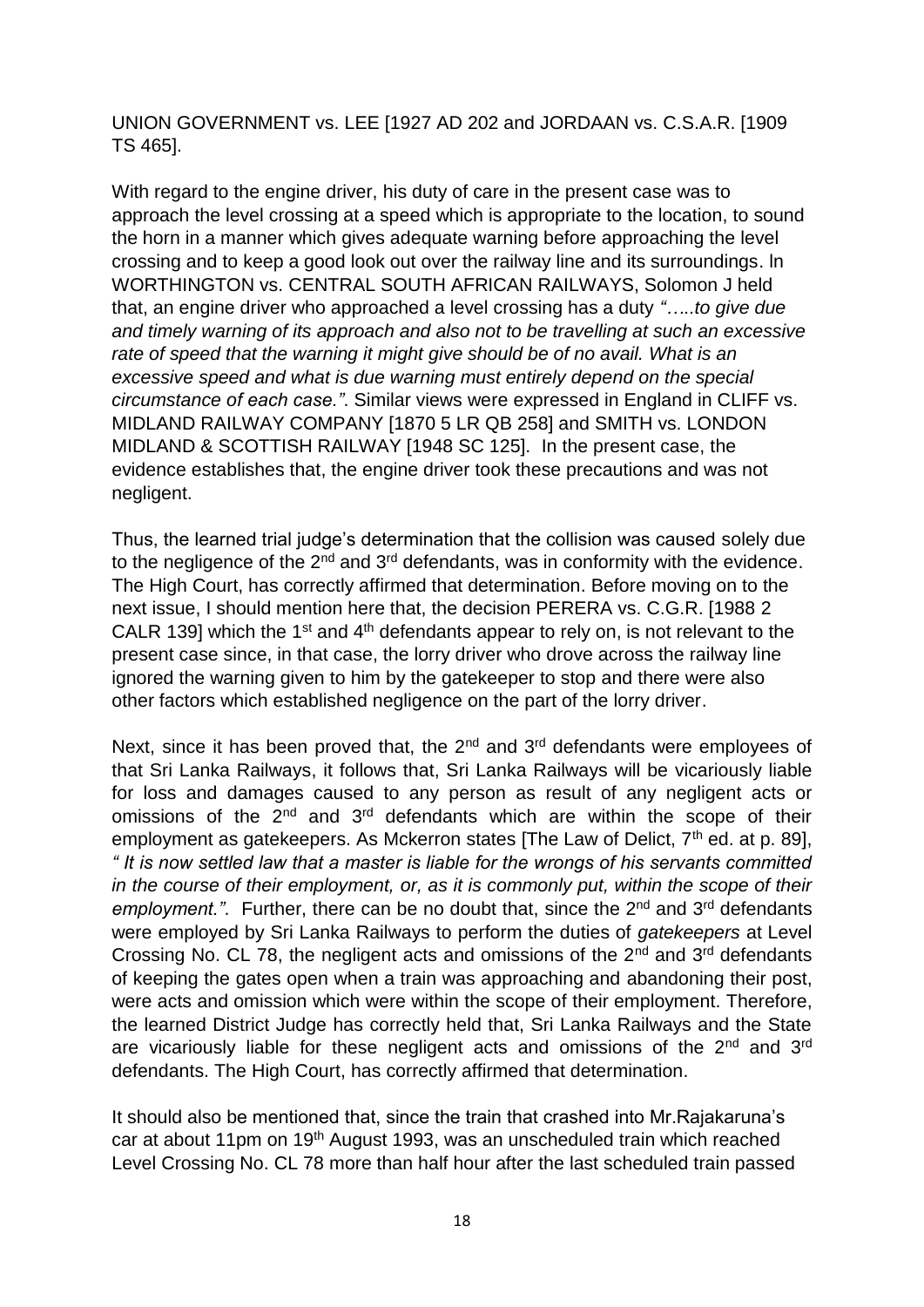that level crossing at about 10.20 pm, Sri Lanka Railways had a duty of care to inform the  $2^{nd}$  and  $3^{rd}$  defendants to expect the arrival of an unscheduled train at Level Crossing No. CL 78 at approximately 11pm. Sri Lanka Railways could have easily informed the 2<sup>nd</sup> and 3<sup>rd</sup> defendants by means of a message passed to them from the Kahawa Station or the Ambalangoda Station which are both close to Level Crossing No. CL 78. The failure of Sri Lanka Railways to so inform the 2<sup>nd</sup> and 3<sup>rd</sup> defendants, amounts to negligence. Further, it appears to me that, the failure on the part of Sri Lanka Railways to install a telephone in the gatekeepers' hut at Level Crossing No. CL 78, may also be regarded as negligence. It can be also said that, the failure on the part of Sri Lanka Railways to ensure that, two other gatekeepers took over from the 2<sup>nd</sup> and 3<sup>rd</sup> defendants who had worked for sixteen hours at a stretch by 10pm on 19<sup>th</sup> August 1993, also amounts to negligence. Next, the failure of Sri Lanka Railways to install warning signs on either side of Duwa Road before the level crossing, was negligent. Therefore, it can be said that, apart from Sri Lanka Railways being vicariously liable for the negligence of the 2<sup>nd</sup> and 3<sup>rd</sup> defendants which caused the death of Mr.Rajakaruna, Sri Lanka Railways is also directly liable by reason of its own negligence. Thus, in LLOYDS BANK vs. RAILWAY EXECUTIVE, the Railway Company's failure to adequately warn the public of the approach of trains, was held to amount to negligence on the part of the Railway Company.

For the reasons stated above, I hold that, the High Court correctly affirmed the learned trial judge's analysis of the evidence and findings of fact which are referred to in questions of law no.s (i), (ii), (iv), (vi),(vii) and (viii). There were *no* reasons evident from the record which would have justified the High Court setting aside those findings of fact of the trial judge. The High Court has also duly considered the grounds of appeal set out in the 1<sup>st</sup> and 4<sup>th</sup> defendants' petition of appeal. Therefore, questions of law no.s (i), (ii), (iv), (vi),(vii) and (viii) are answered in the negative.

Question of law no. (iii) raises the issue of whether the judgment of the District Court was not in accordance with the requirements of section 187 of the Civil Procedure Code. Section 187 requires that the judgment of a trial judge must concisely state the cases of the parties, the issues, the determinations of the Court on the issues and the reasons for the Court reaching those determinations. A perusal of the judgment of the learned District Judge establishes that, the requirements of section 187 have been fully met. The learned trial judge has stated the cases of the parties and examined and evaluated the evidence of each witness and the totality of the evidence. He has stated the issues and applied his determinations with regard to the evidence, to the issues. He has given reasons for his findings. This is certainly not an instance where the trial judge has given bare answers to the issues without stating his reasons for doing so or has failed to examine and evaluate the evidence germane to the issues or has failed to consider the totality of evidence or has simply recited the evidence and then said that he accepts the evidence of one party without giving reasons for doing so, as was the case in LUCIHAMY vs. CICILIYANAHAMY [59 NLR 214], MEERAMOHIDEEN vs. PATHUMMA [76 CLW 107] and WARNAKULA vs. JAYAWARDENA [1990 1 SLR 206] which have been cited by the